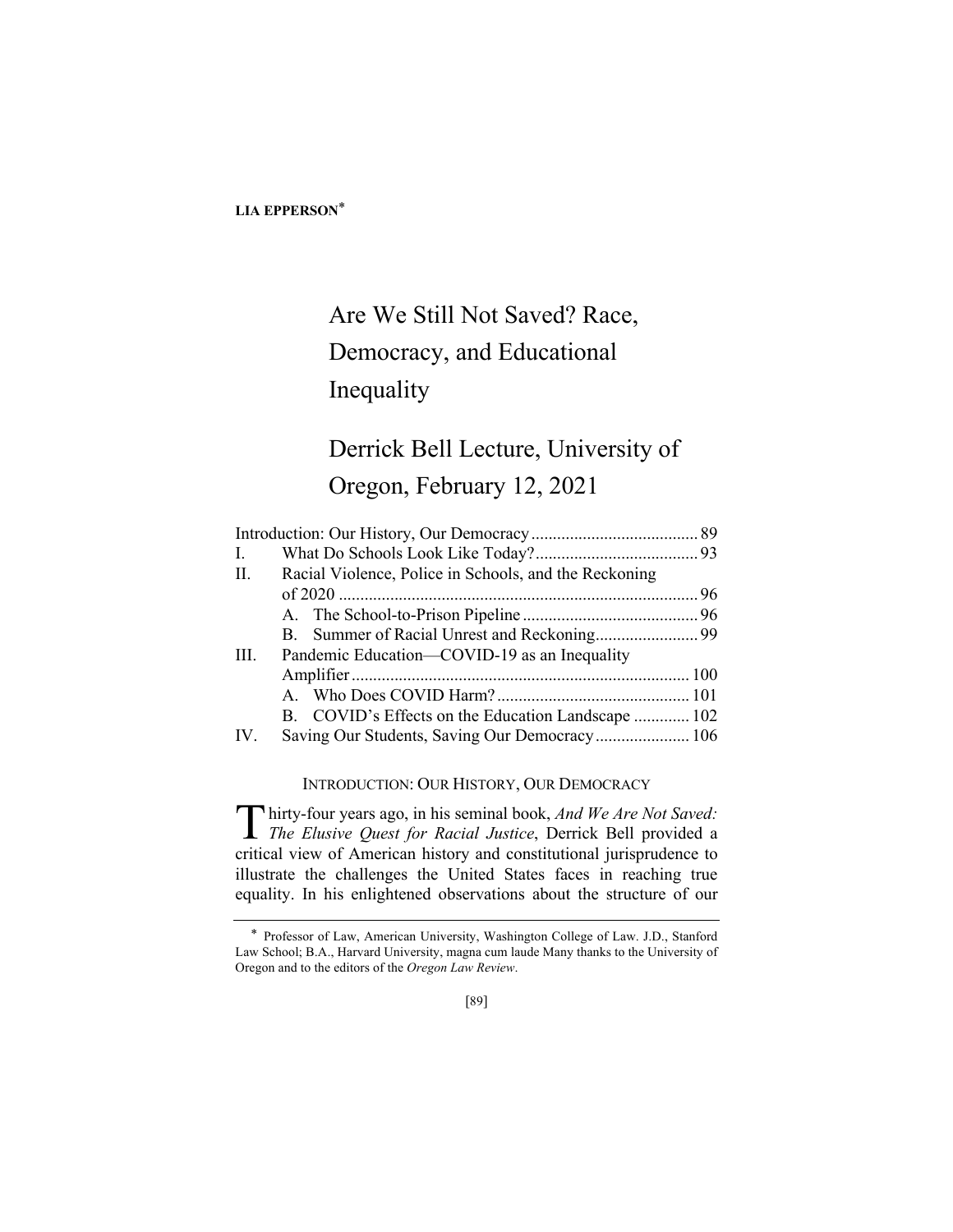republic, Bell refers to "the American contradiction."<sup>1</sup> To see true progress toward meaningful equality, he contends, we must reckon with the challenging truth of our history—that we are a nation founded on this "constitutional contradiction":<sup>2</sup>

[The] contradiction . . . sacrificed the rights of some in the belief that this involuntary forfeiture [was] necessary to secure the rights [of] others in a society espousing, as its basic principle, the liberty of all. . . . [T]he Constitution, while claiming to speak in an unequivocal voice, in fact promises freedom to whites and condemn[ed] blacks to slavery.<sup>3</sup>

In his work, Professor Bell argued that this American contradiction, "shrouded by myth," serves as a perpetual impediment to addressing historic and persistent forms of racial injustice.<sup>4</sup> This, he says, is "the root reason for the inability of black people to gain legitimacy."<sup>5</sup> This reality of racial inequality is part of our culture and common history. It is the contradiction embedded in the ideology that formed our republic.

In a series of parables, Professor Bell outlines some of the most significant challenges in using the law as a tool for social change. His book title references Jeremiah, the Old Testament prophet who predicted the fall of Jerusalem and the captivity of Jews in Babylon: "The harvest is past, the summer is ended, and we are not saved."<sup>6</sup> Bell posited that three decades after the Supreme Court broke the back of legal apartheid in *Brown v. Board of Education*, after the civil rights movement, the activism and deaths of great leaders, and the passage of key civil rights legislation, there was no permanent harvest of racial equality.<sup>7</sup> And yet, Bell's work also highlights the limited role that some governmental strategies may play in offering pathways to stem the systemic inequities borne of this American contradiction.

As a child growing up in Pittsburgh, Pennsylvania, I learned of trailblazing defenders of the Constitution's work, like NAACP Legal Defense Fund lawyer and Supreme Court Justice Thurgood Marshall. I

<sup>1</sup> Derrick Bell, *Foreword: The Civil Rights Chronicles*, 99 HARV. L. REV. 4, 4 (1985).

<sup>2</sup> *See generally* DERRICK BELL, AND WE ARE NOT SAVED 26–50 (1987) (defining and discussing the contradiction of sanctioning slavery in the nation's founding social contract in the first chapter of Bell's book, titled "The Real Status of Blacks Today: The Chronicle of the Constitutional Contradiction").

<sup>3</sup> *Id.* at 36.

<sup>4</sup> Bell, *supra* note 1, at 7.

<sup>5</sup> *Id.* at 7.

<sup>6</sup> *Jeremiah* 8:20 (King James).

<sup>7</sup> *See generally* BELL, *supra* note 2, at 3 (discussing the relevance of Jeremiah's lament to existing intractable racial inequality).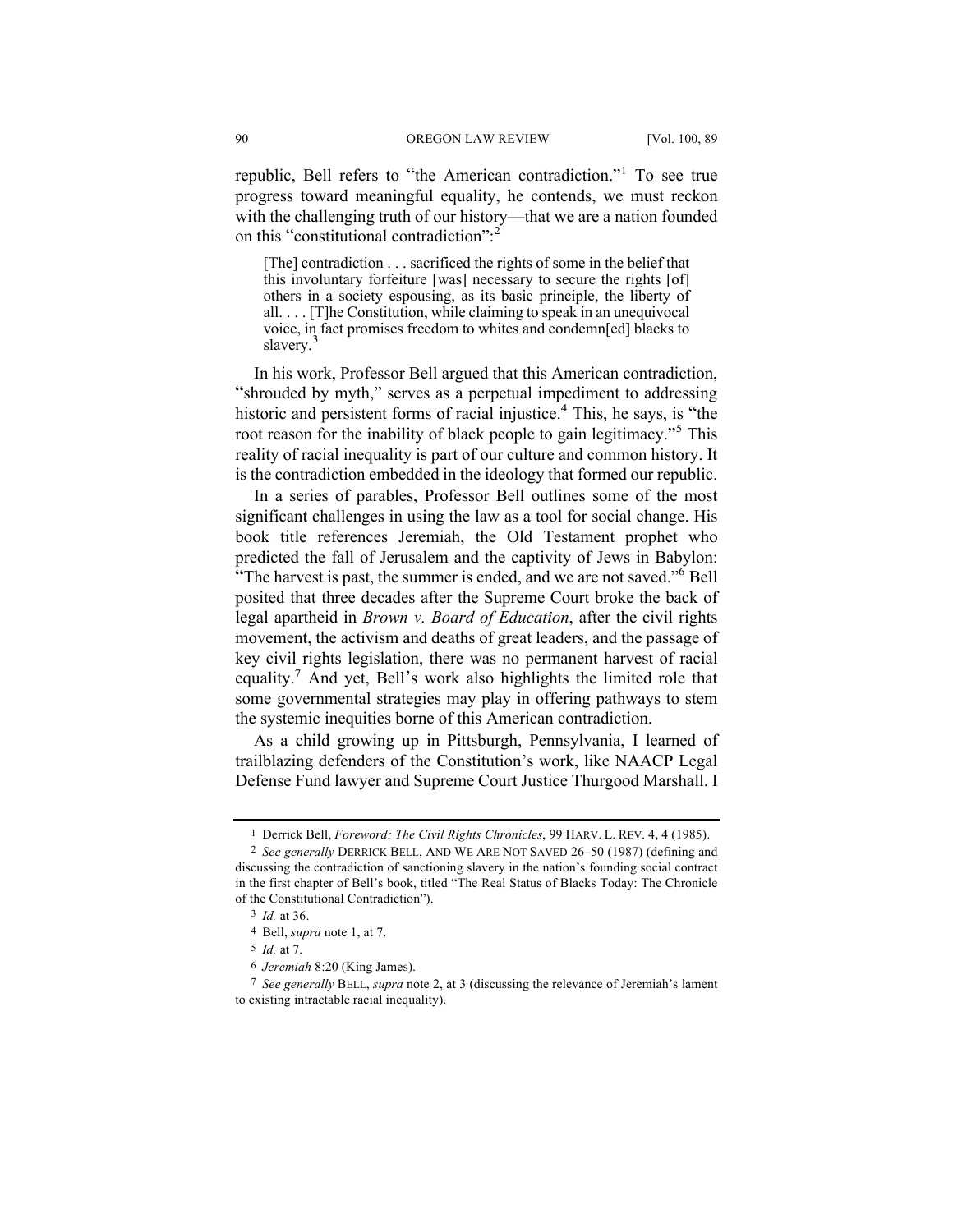also learned of Professor Derrick Bell, a Pittsburgh native and former Legal Defense Fund lawyer, who grew up with my mother and her family in a segregated neighborhood called the Hill District. As a young lawyer with the NAACP Legal Defense Fund, I believed deeply in the work of these "defenders of the Constitution." And as a constitutional law professor, I continue to believe in the meaningful role that each of us plays in making real the promise of democracy and equality set forth in the words of our founding document. Throughout his life's work, Professor Bell challenged us to unmask the more difficult parts of our constitutional history to better understand present circumstances. He used history to craft parables, and these parables served as forewarnings of future crises if we did not heed their lessons.

In this profoundly disconcerting time in our nation's history, the work of Professor Derrick Bell seems deeply prophetic. We hear the constant refrain, "[w]e are living in extraordinary times," through the devastation of the global health pandemic known as COVID-19; the summer of racial reckoning with the murder of George Floyd and the global protests for Black lives; and the constitutional crisis the deadly insurrection at the U.S. Capitol brought—where domestic terrorists constructed a gallows on the Capitol steps and brandished Confederate flags through its halls. The extraordinary, however, is in many ways an entirely foreseeable experience when viewed in light of our republic's history and constitutional jurisprudence. As William Faulkner once wrote, "The past is never dead. It's not even past."<sup>8</sup> It is perhaps because of our failure to reckon with our history that we are here in this profoundly disconcerting time, and why if Professor Bell were here, he would certainly say, "Still, we are not saved."

We must learn the importance of understanding our past, so we can learn to choose a different future. Perhaps ironically, one can see the most profound and meaningful lessons in the education domain, and in the experiences of our country's most vulnerable students. The events of the last year, including the catastrophic health crisis, racial violence, and the ensuing physical, psychological, and economic trauma, have wreaked havoc on an education system already suffering deeply from widespread inequity. In schools, children learn basic skills such as reading, writing, and arithmetic. But they also learn other life skills. As Thurgood Marshall argued in the Little Rock, Arkansas, school desegregation case, *Cooper v. Aaron*, "Education is teaching of the overall citizenship, to learn, to l[ive] together with fellow citizens and

<sup>8</sup> WILLIAM FAULKNER, REQUIEM FOR A NUN 49 (Faded Page ed. 2019) (1951) (ebook).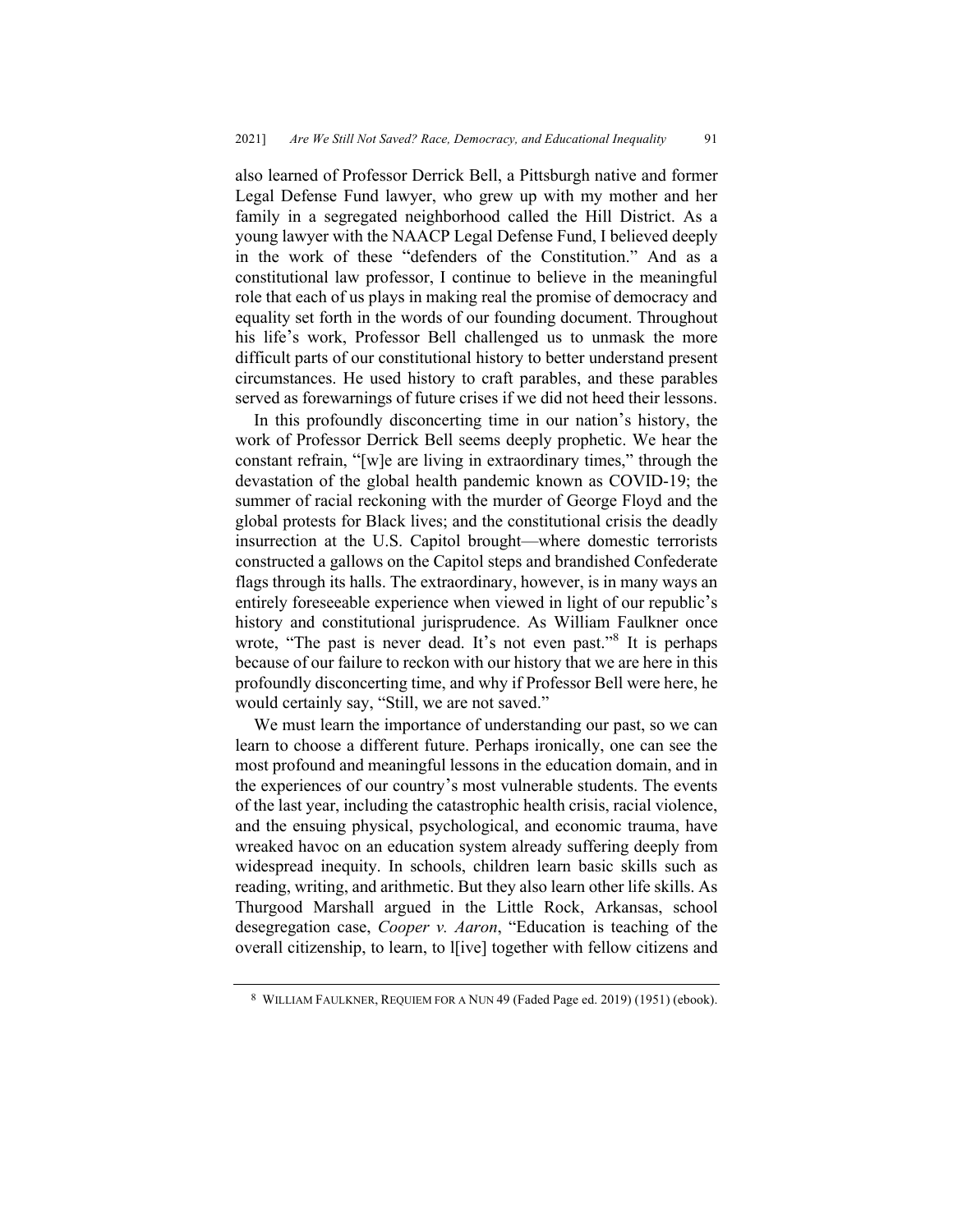above all, to obey the law."<sup>9</sup> Schools are the incubators for the next generation of knowledgeable citizens who will become actively engaged in the continual building and strengthening of our republic. For the most vulnerable students in our public schools, historic and persistent racial and economic segregation greatly shapes their access to quality education. In addition, their experiences are further shaped by both differing public investments in student access to educational opportunities and exposure to racial violence and trauma that have plagued our republic both in and out of education spaces. And the onslaught of COVID-19 both illuminates and exacerbates these entrenched educational inequalities.

At this moment, however, we are at an inflection point. The pandemic of COVID-19 not only exposes and exacerbates educational inequality but also provides an opportunity for a long overdue reckoning with the more troubling parts of our shared history and their indelible mark on access to education in the United States. We have a collective responsibility to create structural solutions to better educate children for full and robust participation in our society. But to do so, we must first examine the recent history of access to educational opportunity to understand how the pandemics of COVID-19 and racial violence shape this landscape. So, I would like to paint a picture for you that details the landscape of existing educational inequality and how COVID-19 lays this bare. It may be challenging, but it is necessary to understand how the "American contradiction" leaves an indelible mark on our institutions of learning. In doing so, through mobilizing our history and engaging legal institutions, perhaps we may forge paths to address these pandemics in education, with pragmatism and hope, and ultimately strengthen our republic.

Therefore, this discussion will proceed in four parts. In Part I, I will paint a picture of the "state of schools" today. In many ways, one could call this the first "pandemic" in education: the pandemic of racial and economic inequality in education and its effect on the life opportunities for students of color. In Part II, I will examine the role of racial violence and trauma and its effect on the opportunities for education. In Part III, I will discuss the ways in which the global health pandemic of COVID-19 has both illuminated and exacerbated the existing racial and economic fissures in American education. These pandemics have ongoing effects on students, on the communities in which they live, and

9 Transcript of Oral Argument, Cooper v. Aaron, 358 U.S. 29 (1958), https://apps.oyez .org/player/#/warren6/oral\_argument\_audio/13495 [https://perma.cc/Z877-HMXS].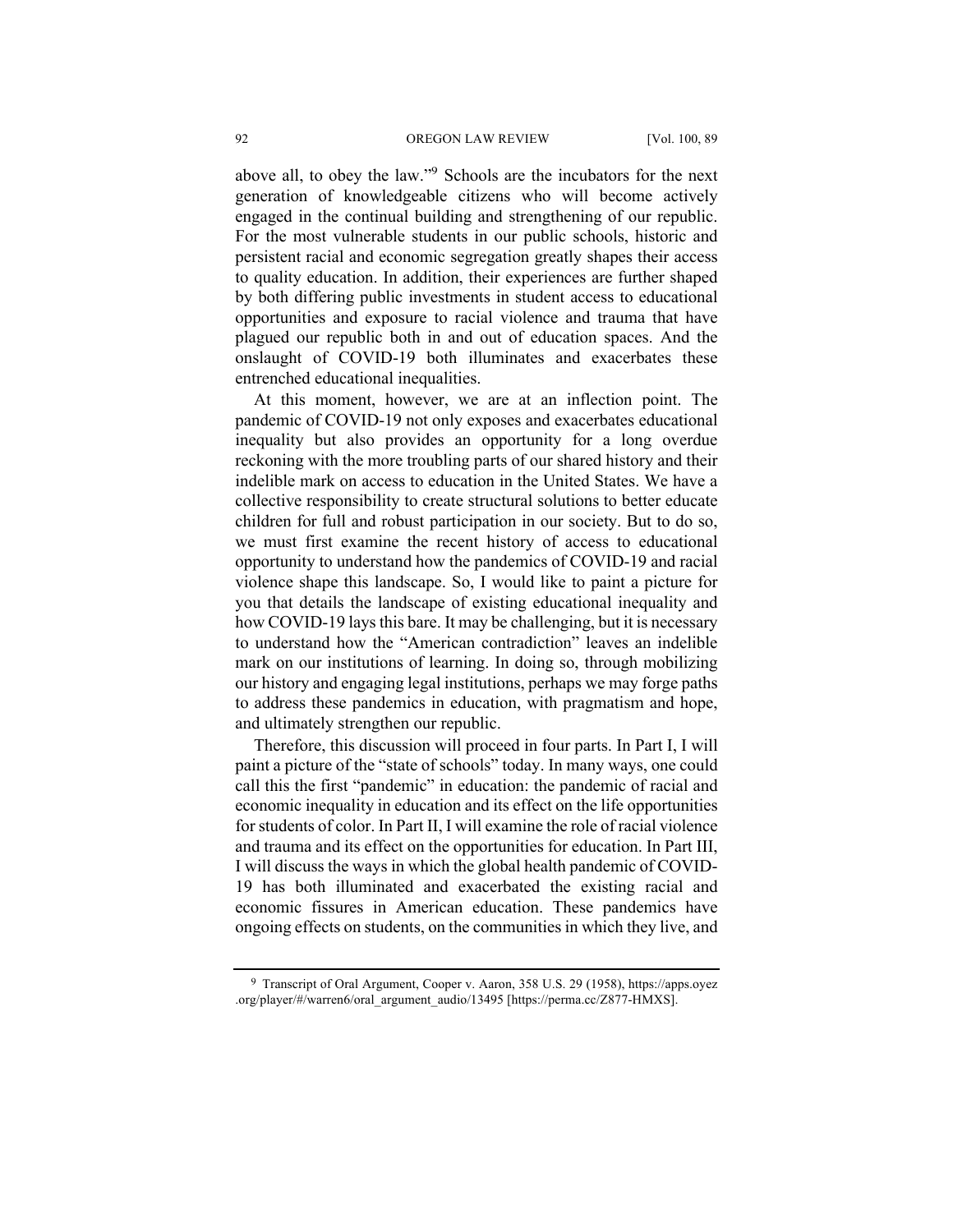on their futures. Ultimately, in Part IV, I will discuss how, in exposing the landscape of "pandemic education" and its antecedents, we are at a crossroads. While daunting, this exposure can be hopeful in that it allows for a true reckoning with the American contradiction Professor Bell named. In this moment, the American contradiction, by limiting educational and life opportunities, harms all children. In doing so, it weakens our society. Hopefully this reckoning forces a reimagining of structural solutions to help all children to thrive.

I

## WHAT DO SCHOOLS LOOK LIKE TODAY?

In 2021, our nation's public schools reflect a truly multiracial America. There is no majority racial group enrolled in United States public schools.10 While white students still compose the largest racial group of students in the country, the enormous rise in the nation's Latinx population means that more than 50% of the nation's students of color, thirteen million, identify as  $Latinx$ .<sup>11</sup> Black students account for more than seven million of the students of color, followed by Asian, multiracial, and Native American students.<sup>12</sup>

By any measure, however, educational opportunity in the United States has a long history rooted in racial and socioeconomic inequality whose branches support today's racially and economically inequitable educational systems. Although it has been more than six decades since the United States Supreme Court outlawed state-mandated apartheid in public education in *Brown v. Board of Education*, <sup>13</sup> subsequent Supreme Court decisions ensured such a slow trajectory for school desegregation<sup>14</sup> that schools in the Deep South remained segregated nearly a decade after the decision.<sup>15</sup> Moreover, longstanding and

<sup>10</sup> ERICA FRANKENBERG ET AL., THE C.R. PROJECT, HARMING OUR COMMON FUTURE: AMERICA'S SEGREGATED SCHOOLS 65 YEARS AFTER *BROWN* 10 (May 10, 2019), https://www.civilrightsproject.ucla.edu/research/k-12-education/integration-and-diversity /harming-our-common-future-americas-segregated-schools-65-years-after-brown/Brown -65-050919v4-final.pdf [https://perma.cc/6SGL-JKVH].

<sup>11</sup> *Id.*

<sup>12</sup> *Id.*

<sup>13</sup> Brown v. Bd. of Educ. of Topeka *(Brown I)*, 347 U.S. 483 (1954).

<sup>14</sup> Brown v. Bd. of Educ. of Topeka *(Brown II)*, 349 U.S. 294, 301 (1955) ("District Courts [are] to take such proceedings and enter such orders and decrees consistent with this opinion as are necessary and proper to admit to public schools on a racially nondiscriminatory basis with *all deliberate speed* the parties to these cases.") (emphasis added).

<sup>15</sup> Ninety-eight percent of schools in the Deep South remained segregated a decade after *Brown I*. *See* ERICA FRANKENBERG ET AL., THE C.R. PROJECT, SOUTHERN SCHOOLS: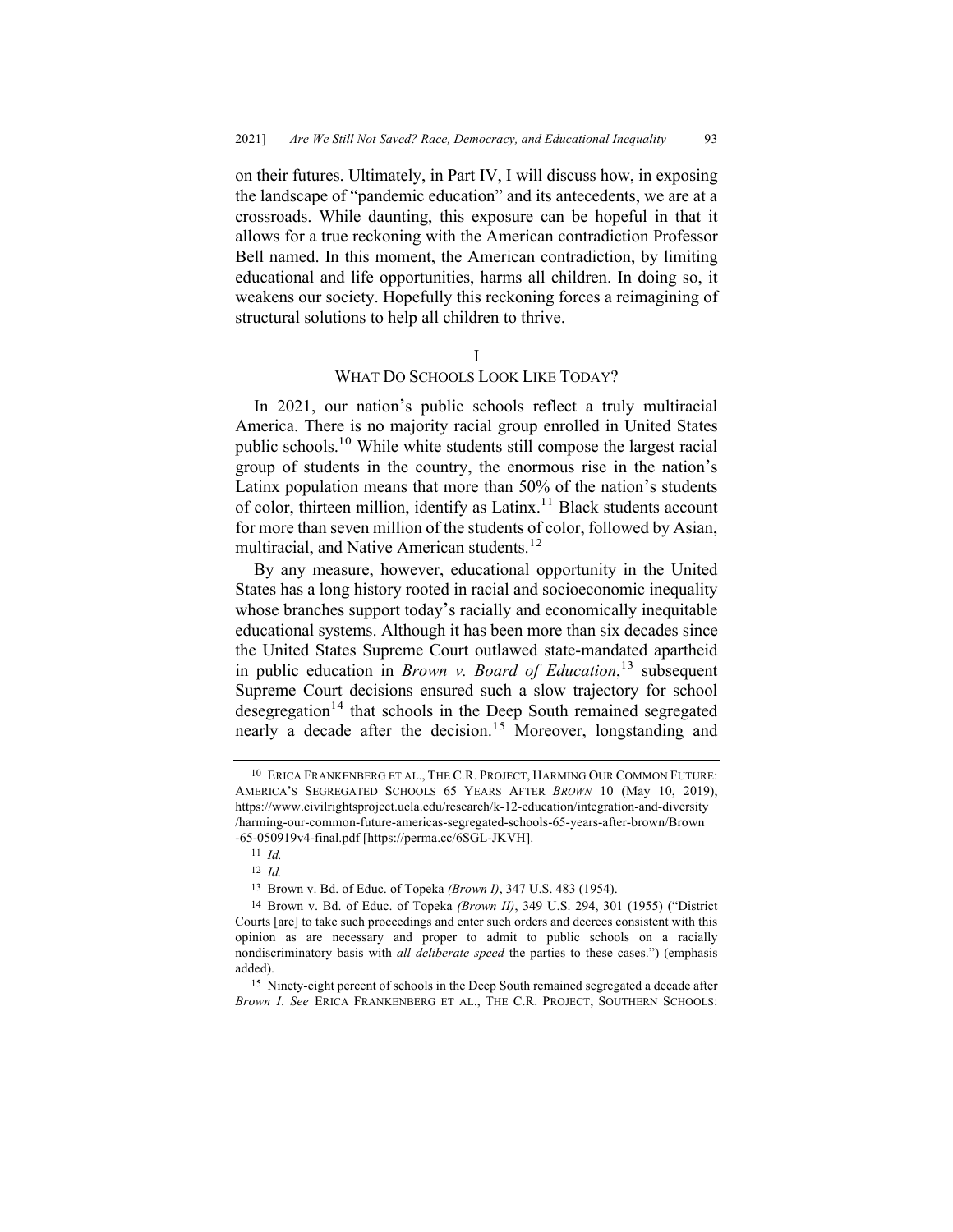intractable residential segregation in the United States played an equally pernicious role in the perpetuation of racial inequality in access to schools. Policies and practices designed to perpetuate housing segregation enabled similar trends in schooling patterns in the United States.16 In addition, Supreme Court and lower court decisions ensured continued patterns of neighborhood and school segregation throughout much of the North, West, and Southwest parts of the United States,<sup>17</sup> despite a growing multiracial population.

In Gadsden, Alabama, for example, a small Southern town that was under a desegregation decree<sup>18</sup> until the year 2000, the schools were slow to desegregate. After *Brown*, the school district renamed a middle school after the first imperial wizard of the Ku Klux Klan.<sup>19</sup> When a district court judge declared the school district unitary in 2000, he noted that the level of interracial cooperation in Gadsden was similar to relations between factions in "Kosovo and Northern Ireland."<sup>20</sup> Ultimately, he noted the school board cannot "make the lion lie down with the lamb.  $\cdot \cdot \cdot$ <sup>,,21</sup>

Due to slow-moving and ineffectual desegregation policies<sup>22</sup> as well as deeply rooted housing segregation policies, public schools in the United States remain intensely segregated, by both race and class. In fact, a typical student in the United States attends school where the largest group of fellow classmates are of the same race as the student.<sup>23</sup>

20 Brief of Appellant at 17, Miller v. Bd. of Educ. of Gadsden, No. 00-12649 (N.D. Ala. Mar. 21, 2000).

MORE THAN A HALF-CENTURY AFTER THE CIVIL RIGHTS REVOLUTION (May 2017), https://www.civilrightsproject.ucla.edu/research/k-12-education/integration-and-diversity /southern-schools-brown-83-report/Brown63\_South\_052317-RELEASE-VERSION.pdf [https://perma.cc/Y5HY-DJC7].

<sup>16</sup> *See generally* RICHARD ROTHSTEIN, THE COLOR OF LAW: A FORGOTTEN HISTORY OF HOW OUR GOVERNMENT SEGREGATED AMERICA (2017).

<sup>17</sup> *See, e.g.*, Milliken v. Bradley, 418 U.S. 717 (1974) (prohibiting mandatory interdistrict school desegregation plans absent evidence of interdistrict school segregation policies).

<sup>18</sup> Miller v. Bd. of Educ. of Gadsden, 482 F.2d 1234 (5th Cir. 1973).

<sup>19</sup> General Nathan Bedford Forrest Middle School finally closed approximately a decade ago due to a consolidation of high schools, not due to the objectionable name. Erin Edgemon, *Alabama's Confederate Flags Down. Are School Mascots Next?*, ADVANCE LOC. (Mar. 28, 2019), https://www.al.com/news/2015/06/is it time to rename public sc.html [https://perma.cc/YXG6-72H5].

<sup>21</sup> *Id.*

<sup>22</sup> In a series of decisions in the 1990s, the Supreme Court limited or modified the requirements necessary to release a school district from government oversight of its mandatory desegregation decrees. *See, e.g.*, Freeman v. Pitts, 503 U.S. 467 (1992); Bd. of Educ. of Okla. City v. Dowell, 498 U.S. 237 (1991).

<sup>23</sup> FRANKENBERG ET AL., *supra* note 10, at 22 (this is not true for Asian students).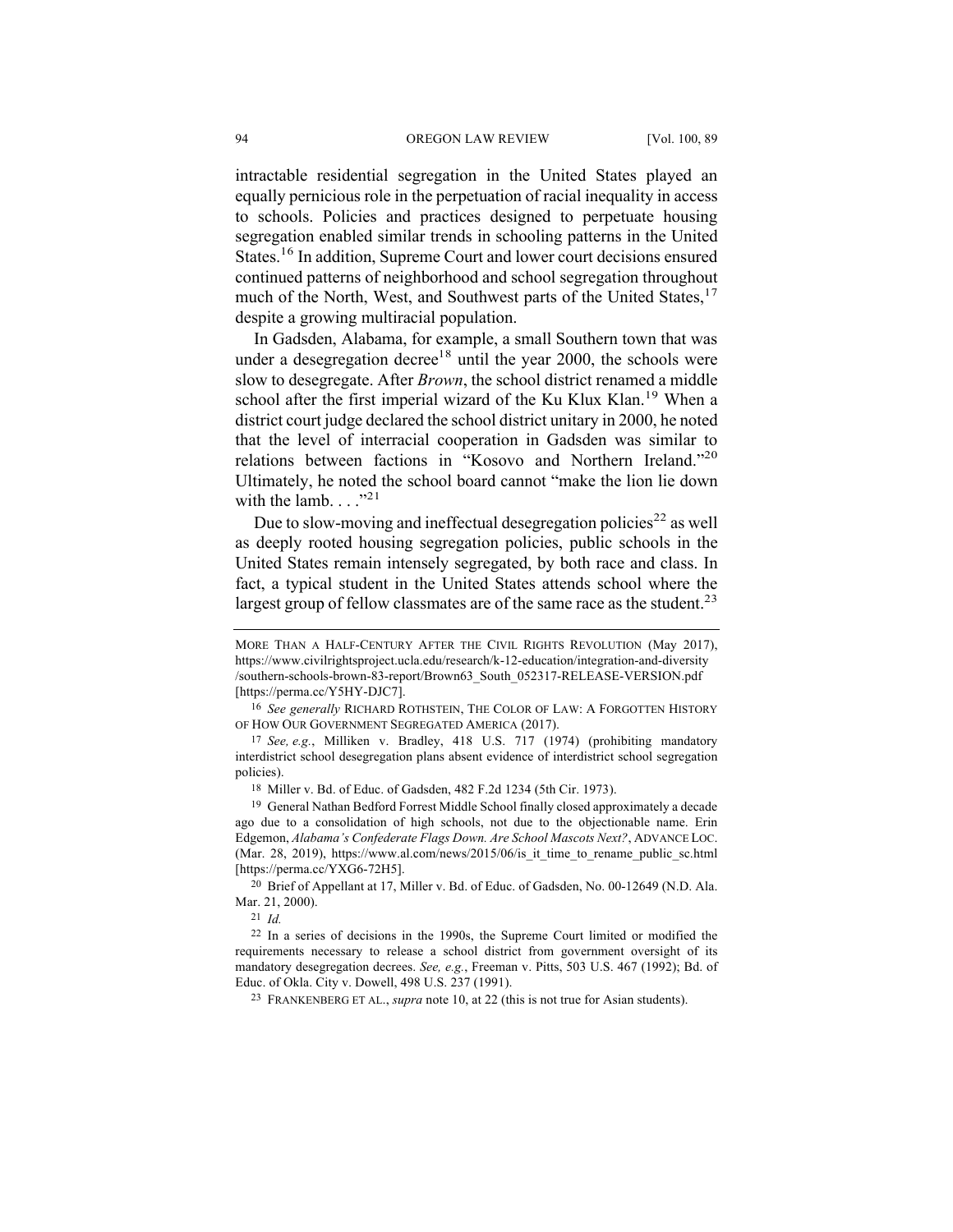This racial segregation often overlaps with economic segregation in elementary and secondary schools.<sup>24</sup> Black students, for whom segregation is increasing in all parts of the United States, also on average attend schools with much more poverty than their white peers.25 This is also true of Latinx students.26 This "double segregation" by race and class has long-term educational and opportunity costs for students in the segregated schools. Such segregation affects student achievement, college access and success, as well as long-term employment, income, and health indicators.<sup>27</sup>

These sobering statistics are in fact the legacy of the American contradiction Professor Bell identified and our refusal to acknowledge the continued effects on systems of education. As Justice Marshall opined in his dissenting opinion in the Detroit school case *Milliken v. Bradley*, "Desegregation is not and was never expected to be an easy task. Racial attitudes ingrained in our Nation's childhood and adolescence are not quickly thrown aside in its middle years."28 And yet, despite such setbacks, there are opportunities for hope. If one is conscious of these patterns of segregation and inequality, carefully structured policies and programs may help to alleviate inequities, for example, by leveraging changing demographic patterns and the expansion of school choice. In instances where communities and school districts have faced the persistent effects of historic segregation, there are possibilities and success in addressing the challenges.

<sup>24</sup> *See, e.g.*, U.S. GOV'T ACCOUNTABILITY OFF., K-12 EDUCATION: BETTER USE OF INFORMATION COULD HELP AGENCIES IDENTIFY DISPARITIES AND ADDRESS RACIAL DISCRIMINATION (Apr. 21, 2016), https://www.gao.gov/products/GAO-16-345 [https:// perma.cc/4G7D-3B5Y].

<sup>25</sup> THE ANNIE E. CASEY FOUND., *Children Living in High Poverty Areas by Race and Ethnicity in the United States* (Jan. 2021), https://datacenter.kidscount.org/data/tables/7753 -children-living-in-areas-of-concentrated-poverty-by-race-and-ethnicity#detailed/1/any /false/1691,1607,1572,1485,1376,1201,1074,880/10,11,9,12,1,185,13/14943,14942 [https://perma.cc/9BGX-T34N].

<sup>26</sup> *Id.*

<sup>27</sup> Roslyn Arlin Mickelson, NAT'L COAL. ON SCH. DIVERSITY, SCHOOL INTEGRATION AND K-12 OUTCOMES: AN UPDATED QUICK SYNTHESIS OF THE SOCIAL SCIENCE EVIDENCE (2016).

<sup>28</sup> Milliken v. Bradley, 418 U.S. 717, 814 (1974).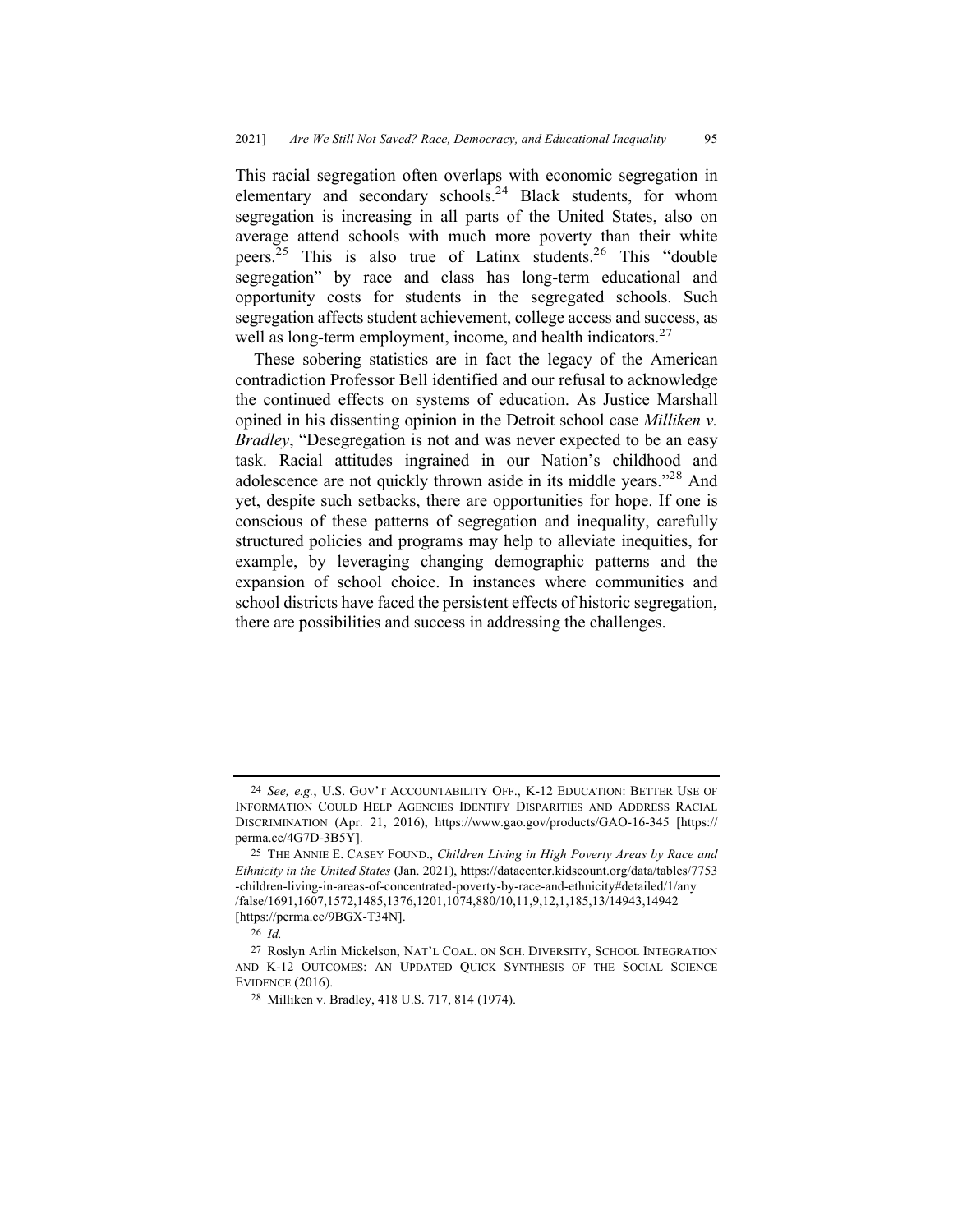#### II

## RACIAL VIOLENCE, POLICE IN SCHOOLS, AND THE RECKONING OF 2020

#### *A. The School-to-Prison Pipeline*

In addition to existing racial and economic segregation in public schools, there are myriad existing racial inequities in programs and policies that affect the life opportunities of students of color today. One of the starkest examples is the discriminatory use of school discipline policies. While we no longer have policies that sanction legal racial segregation as in the days before *Brown*, Black and Brown students are disproportionately the targets of discriminatory behavior and draconian discipline measures.<sup>29</sup> Across the nation, Black and Latinx students compose the majority of students who receive excessive disciplinary exclusion, or are "pushed out" of our nation's schools.<sup>30</sup> Black students are three times more likely to be suspended or expelled than their classmates.31 Studies overwhelmingly make clear, however, that Black and Brown students are no more likely to commit offenses worthy of such punishment than white students.<sup>32</sup>

Just last year, in Orlando, Florida, Black first-grade student Kaia Rolle entered school eager to learn, but she suffered from a lack of sleep due to a health condition.<sup>33</sup> She lost her temper and lashed out at the

33 Dawn Onley, *Heartbreaking Bodycam Video Shows 6-Year-Old Girl Being Arrested at Orlando School*, THE GRIO (Feb. 26, 2020), https://thegrio.com/2020/02/26/bodycam -video-6-year-old-girl-arrested/ [https://perma.cc/TH9R-BLUC]; *see also* Will Cleveland, *Police Accountability Board Calls For Release of All Video in Pepper-Spraying of 9-Year-Old Girl*, ROCHESTER DEMOCRAT & CHRON. (Feb. 4, 2021), https://www.democratand

<sup>29</sup> *See, e.g.*, Lia Epperson, Brown's *Dream Deferred: Lessons on Democracy and Identity from* Cooper v. Aaron *to the School-to-Prison Pipeline*, 49 WAKE FOREST L. REV. 687 (2014).

<sup>30</sup> *Id.*

<sup>31</sup> U.S. DEP'T OF EDUC., OFF. FOR C.R., CIVIL RIGHTS DATA COLLECTION: DATA SNAPSHOT: SCHOOL DISCIPLINE 1 (2014).

<sup>32</sup> *See, e.g.*, Thomas Rudd, *Racial Disproportionality in School Discipline: Implicit Bias Is Heavily Implicated*, THE OHIO STATE UNIV. (Feb. 5, 2014), https://kirwaninstitute .osu.edu/racial-disproportionality-in-school-discipline-implicit-bias-is-heavily-implicated [https://perma.cc/DZ9E-LXET]; DANIEL J. LOSEN & JONATHAN GILLESPIE, THE C.R. PROJECT, OPPORTUNITIES SUSPENDED, THE DISPARATE IMPACT OF DISCIPLINARY EXCLUSION FROM SCHOOL 32 (2012). ("[R]esearch on student behavior, race, and discipline has found no evidence that the over-representation of Blacks in out-of-school suspension is due to higher rates of misbehavior."); TONY FABELO ET AL., THE COUNCIL OF STATE GOV'TS, BREAKING SCHOOLS'RULES: A STATEWIDE STUDY OF HOW DISCIPLINE RELATES TO STUDENT SUCCESS AND JUVENILE JUSTICE INVOLVEMENT 46 (Jul. 2011). (In analyzing Texas schools, the study found "[Black] students [are] no more likely than students of other races to commit serious offenses that mandate that a student be removed from the campus.").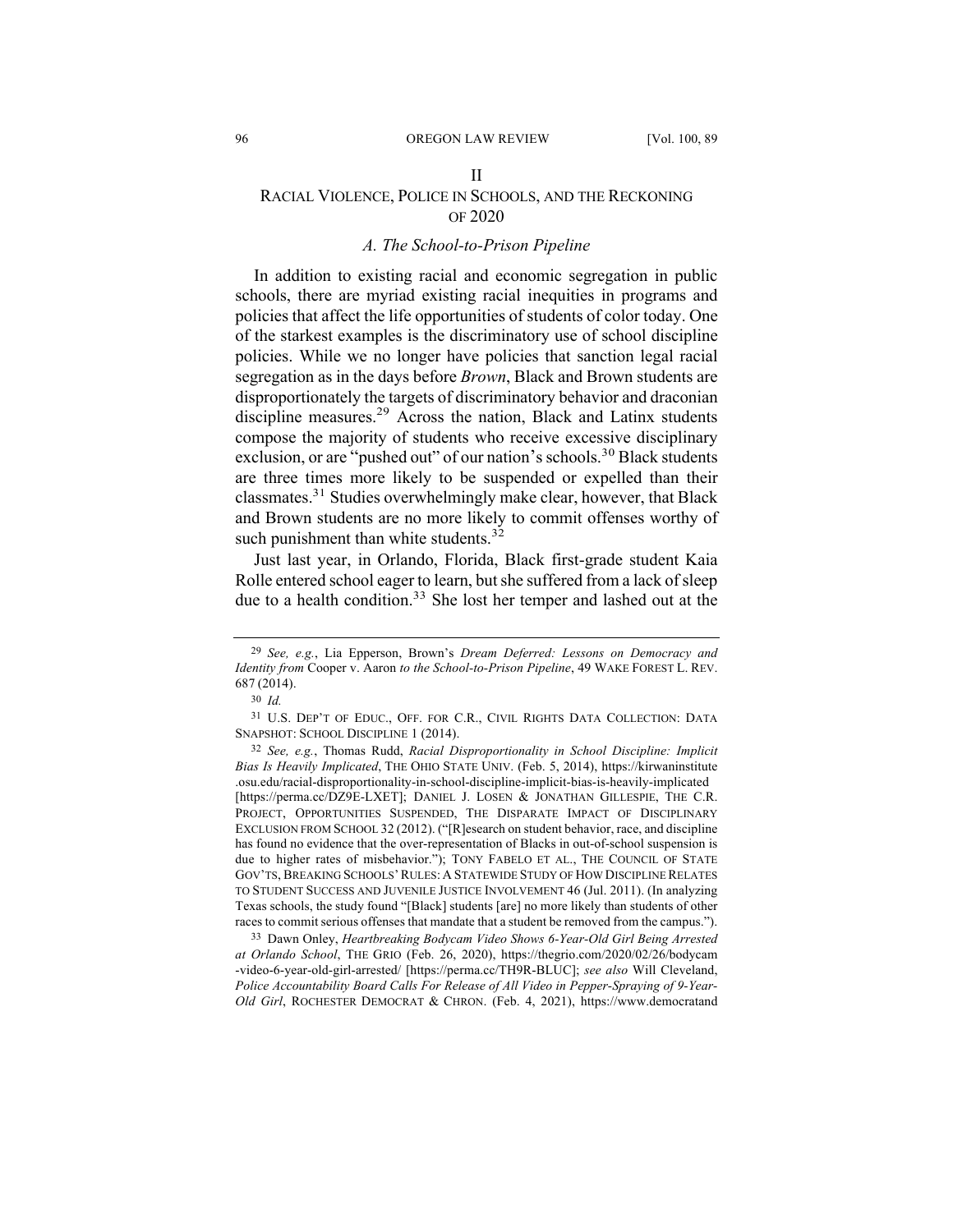adults at school.<sup>34</sup> Although she calmed down shortly thereafter, two police officers entered her classroom and placed zip tie cuffs around Kaia's wrists.35 Despite Kaia's pleas to "[p]lease, give me a second chance," they took her to the county Juvenile Assessment Center.<sup>36</sup> Again, she was a first grader, just six years old. $37$ 

With the rising number of police officers stationed in public schools, these racial disparities in school discipline grow in severity and gravity. In 2015, the United States Department of Justice estimated that there were approximately nineteen thousand police officers stationed in schools throughout the United States.<sup>38</sup> Such use of police officers in schools is more common at schools where the majority of the students are Black.<sup>39</sup> Student behavior that previously warranted a visit to the principal may now result in arrest or referral to the juvenile justice system. Such harsh school punishments disproportionately affect students of color. For example, according to the United States Department of Education, Black students composed only 15% of total student enrollment but composed 31% of student arrests or referrals to the juvenile justice system in the  $2015-16$  school year.<sup>40</sup>

For those Black and Brown students who have received harsh disciplinary measures, there are long-term consequences. A suspended or expelled student is more than twice as likely to be arrested within the same month as one who has no prior suspension in that month.<sup>41</sup> In addition to increasing the likelihood of future incarceration, juvenile incarceration impedes educational and life opportunities including high

chronicle.com/story/news/2021/02/03/rochester-ny-police-release-all-video-pepper-spraying -9-year-old-girl/4379698001/ [https://perma.cc/2WSV-WRDH] (nine-year-old Black girl handcuffed and pepper-sprayed by several Rochester police officers).

<sup>34</sup> Onley, *supra* note 33.

<sup>35</sup> *Id.*

<sup>36</sup> *Id.*

<sup>37</sup> *Id.* 

<sup>38</sup> Statement of Int. of the U.S. at 1, S.R. v. Kenton Cnty, No.: 2:15-CV-143 (E.D. Ky. filed Oct. 2, 2015), https://www.justice.gov/opa/file/780346/download [https://perma.cc /KE2F-7NUG].

<sup>39</sup> Evie Blad, *On-Site Police, Security More Common at Majority-Black Secondary Schools*, EDUC. WK. (Apr. 26, 2018), https://www.edweek.org/leadership/on-site-police -security-more-common-at-majority-black-secondary-schools/2018/04 [https://perma.cc /M2ZX-AT9A].

<sup>40</sup> U.S. DEP'T OF EDUC., OFF. FOR C.R., 2015–16 CIVIL RIGHTS DATA COLLECTION: SCHOOL CLIMATE AND SAFETY 15 (2019).

<sup>41</sup> Kathryn C. Monahan et al., *From the School Yard to the Squad Car: School Discipline, Truancy, and Arrest*, 43 J. YOUTH & ADOLESCENCE 1110, 1116 (2014).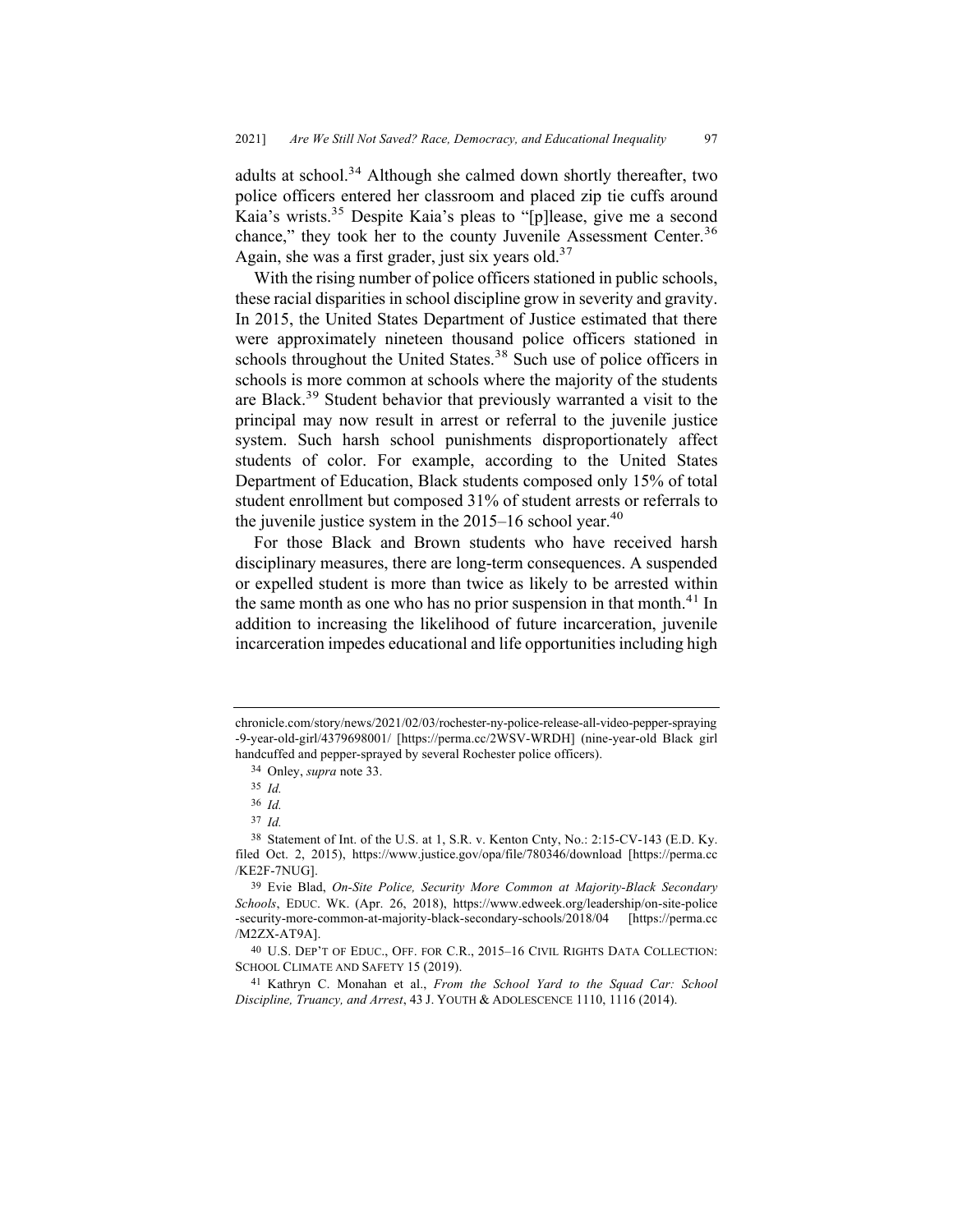school graduation rates, physical and mental health, $42$  as well as employment, housing, and higher education opportunities.<sup>43</sup> For generations, Black children have learned challenging lessons about democracy and state-sanctioned violence at the doors of the schoolhouse. There is a thread from lessons like the bayonet-wielding soldiers of the Arkansas National Guard who blocked Black students' entry to white schools in the wake of the *Brown* decision<sup>44</sup> to the countless Black students experiencing school violence today.

Yet there have been examples of paths for change. In 2014, the U.S. Department of Education's Office for Civil Rights issued guidance on school discipline to help school districts address the significant racial disparities.<sup>45</sup> The guidance detailed best practices for schools to meet legal obligations under federal civil rights laws and ensure nondiscriminatory discipline measures.<sup>46</sup> In 2018, however, the U.S.

<sup>42</sup> *See, e.g.*, Elizabeth S. Barnert et al., *How Does Incarcerating Young People Affect Their Adult Health Outcomes?*, 139 PEDIATRICS 2 (2017), https://www.ncbi.nlm.nih .gov/pmc/articles/PMC5260153/ [https://perma.cc/P4KL-XV3H].

<sup>43</sup> *See, e.g.*, AJMEL QUERESHI & JASON OKONOFUA, LDF THURGOOD MARSHALL INST., LOCKED OUT OF THE CLASSROOM: HOW IMPLICIT BIAS CONTRIBUTES TO DISPARITIES IN SCHOOL DISCIPLINE (2017).

<sup>44</sup> Cooper v. Aaron, 358 U.S. 1 (1958) (challenging Arkansas Governor Orval Faubus's refusal to adhere to the *Brown v. Board of Education* decision to desegregate public schools; following the *Brown* decision, Faubus blocked black students' entrance to Little Rock Central High School with the force of the Arkansas National Guard); *see also* Epperson, *supra* note 29.

<sup>45</sup> *See, e.g.*, Catherine E. Lhamon & Jocelyn Samuels, *Joint "Dear Colleague" Letter*, U.S. Dep't of Educ. (Jan. 8, 2014), https://www2.ed.gov/about/offices/list/ocr/letters /colleague-201401-title-vi.html [https://perma.cc/FBZ8-5S39] [hereinafter *Dear Colleague Letter*]; U.S. DEP'T OF EDUC., GUIDING PRINCIPLES: A RESOURCE GUIDE FOR IMPROVING SCHOOL CLIMATE AND DISCIPLINE (Jan. 2014), https://www2.ed.gov/policy/gen/guid /school-discipline/guiding-principles.pdf [https://perma.cc/J8XP-NBS9] (drawing from emerging research and best practices to describe three key principles and related action steps to improve school climate and school discipline.); U.S. DEP'T OF EDUC., DIRECTORY OF FEDERAL SCHOOL CLIMATE AND DISCIPLINE RESOURCES (Jan. 2014), https://www2.ed.gov /policy/gen/guid/school-discipline/appendix-1-directory.pdf [https://perma.cc/A6ZP-G669] (detailing federal technical assistance and other resources on school discipline and climate available to schools and districts); K. DARLING-CHURCHILL ET AL., U.S. DEP'T OF EDUC., APPENDIX 2: COMPENDIUM OF SCHOOL DISCIPLINE LAWS AND REGULATIONS FOR THE 50 STATES, WASHINGTON, D.C., AND PUERTO RICO (2013), https://www2.ed.gov/policy /gen/guid/school-discipline/appendix-2-compendium-of-laws-and-regulations.pdf [https:// perma.cc/6Z7G-GBG2] (comparing the various state laws and regulations related to school discipline).

<sup>46</sup> U.S. DEP'T OF EDUC., GUIDING PRINCIPLES: A RESOURCE GUIDE FOR IMPROVING SCHOOL CLIMATE AND DISCIPLINE (Jan. 2014), https://www2.ed.gov/policy/gen/guid /school-discipline/guiding-principles.pdf [https://perma.cc/J8XP-NBS9] (drawing from emerging research and best practices to describe three key principles and related action steps to improve school climate and school discipline).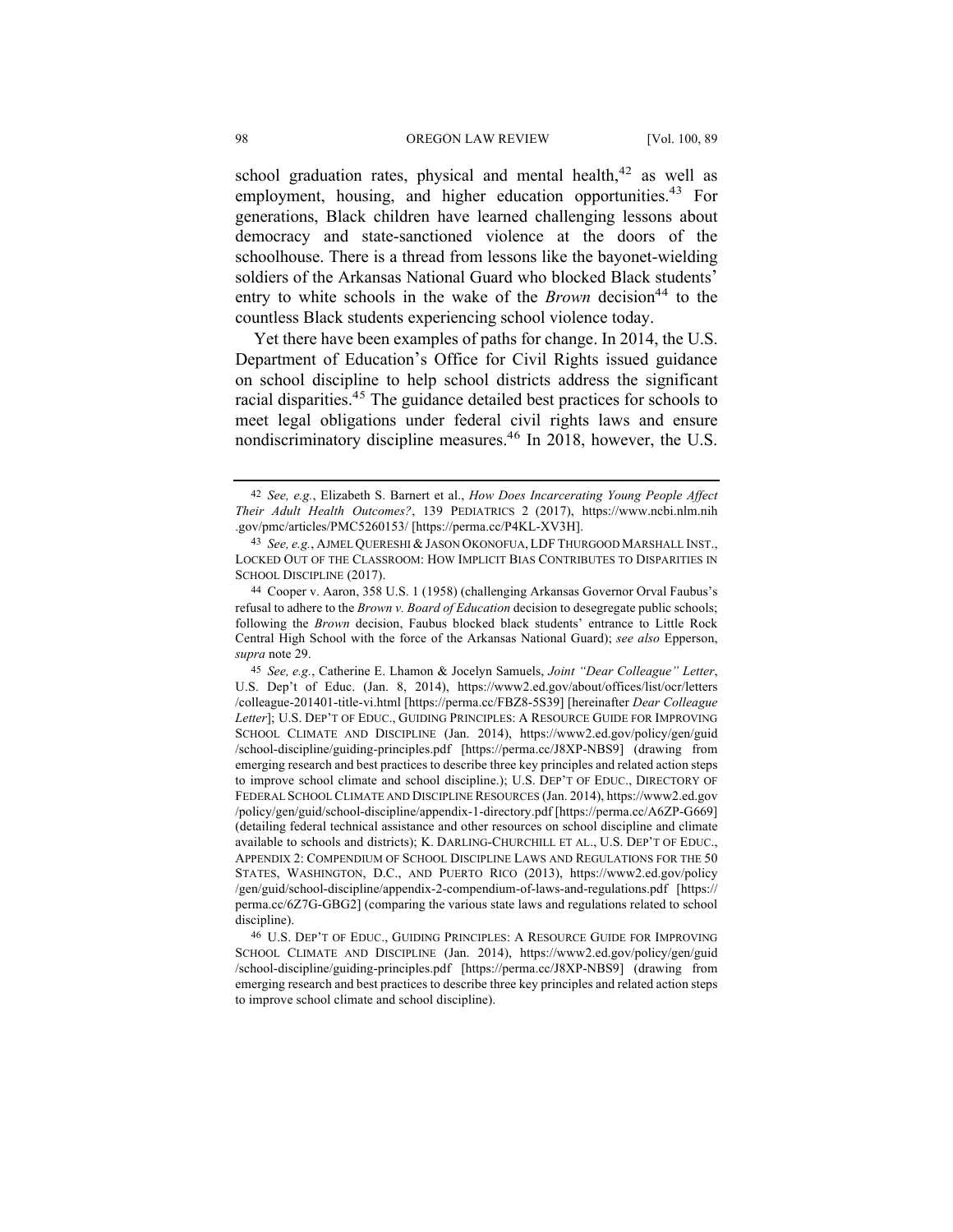Department of Education rescinded all such guidance.<sup>47</sup> Without explicit acknowledgment of and attention to such disparities, school districts around the nation are free to continue practices with devastating intergenerational consequences.

What might the hope be for the American contradiction that we see in the disproportionate use of police force against Black and Brown children in schools? The hope lies in truth-telling. The Department of Education's Office for Civil Rights assisted tremendously by cataloging the information to shed light on the truth of the "school-toprison pipeline" and its harms to more vulnerable students.<sup>48</sup> Armed with this information, it becomes easier to develop and implement policies to address it. In addition, with the advent of social media, there is a growing societal awareness of these harms.

#### *B. Summer of Racial Unrest and Reckoning*

Then, the "extraordinary times" descended upon us in 2020. The summer of 2020 was a watershed moment in the exposure of a culture of racially disparate uses of police force in the United States. With the advent of smartphone cameras and social media campaigns, horrific examples of this violence landed in the news feeds of individuals of all races, creeds, colors, and economic backgrounds across the United States and around the world. Throughout American history, there have been countless examples of the law enforcement in the United States killing unarmed Black women and men. Yet, the most widely reported example that summer was the death of George Floyd, an unarmed Black man, killed by a Minnesota police officer who placed a knee on his neck for more than nine minutes.<sup>49</sup> Officers attempted to arrest Floyd for allegedly passing a counterfeit bill.<sup>50</sup> This prompted the largest national and international protest movement in recent history.<sup>51</sup>

<sup>47</sup> Kenneth L. Marcus & Eric S. Driband, *Dear Colleague Letter*, U.S. DEP'T OF EDUC. (Dec. 21, 2018), https://www2.ed.gov/about/offices/list/ocr/letters/colleague-201812.pdf [https://perma.cc/9QPW-8XYH].

<sup>48</sup> *Dear Colleague Letter*, *supra* note 45.

<sup>49</sup> *See, e.g.*, Nicholas Bogel-Burroughs, *Prosecutors Say Derek Chauvin Knelt on George Floyd for 9 Minutes 29 Seconds, Longer Than Initially Reported*, N.Y. TIMES (Mar. 30, 2021), https://www.nytimes.com/2021/03/30/us/derek-chauvin-george-floyd-kneel -9-minutes-29-seconds.html [https://perma.cc/D9H6-9R35].

<sup>50</sup> Evan Hill et al., *How George Floyd Was Killed in Police Custody*, N.Y. TIMES (Sept. 7, 2021), https://www.nytimes.com/2020/05/31/us/george-floyd-investigation.html [https:// perma.cc/48ZF-736G].

<sup>51</sup> My references are only to those engaged in nonviolent protests because these were plentiful.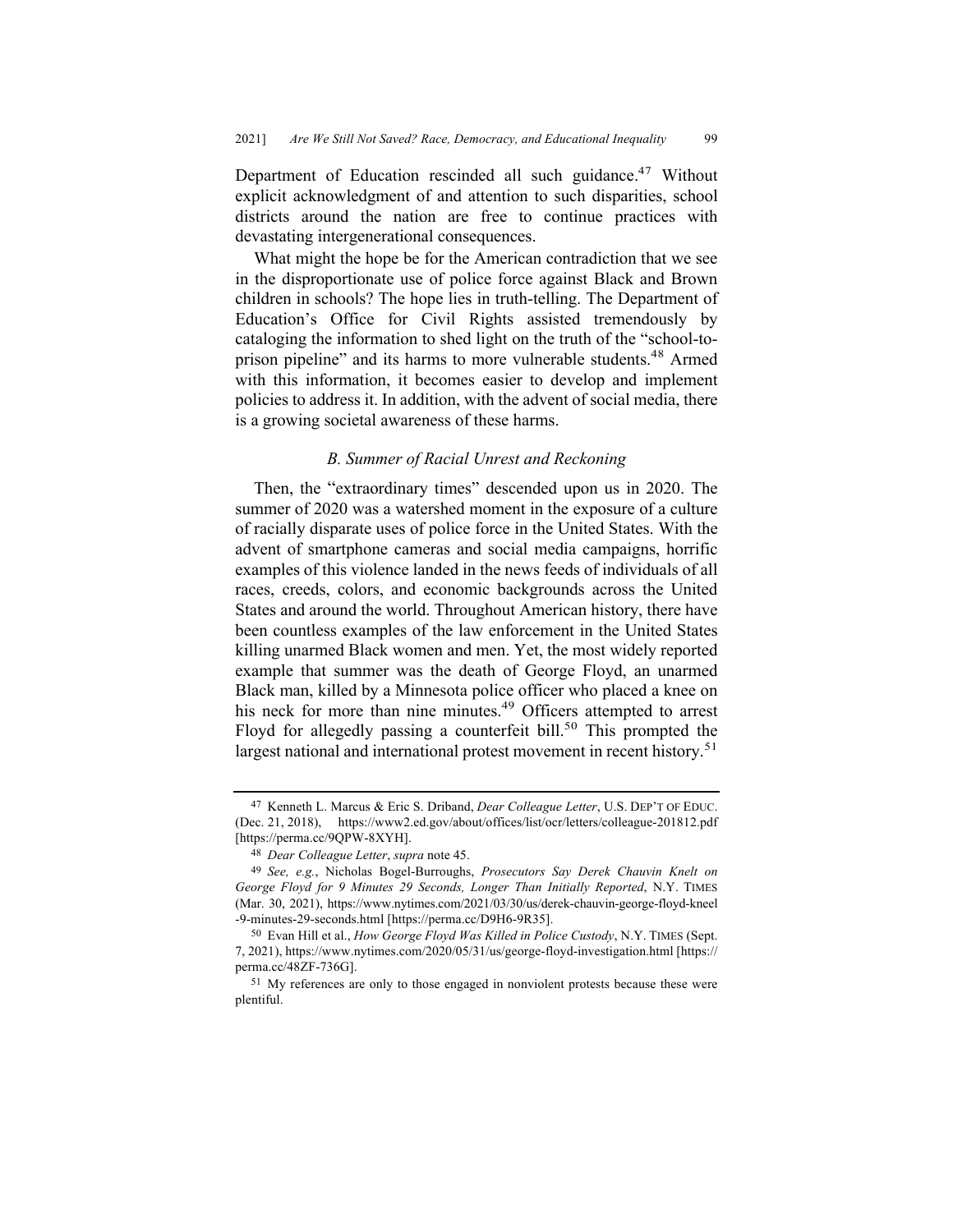#### 100 OREGON LAW REVIEW [Vol. 100, 89

While the loudest directives for massive structural and legal change in the movement for Black lives center on dismantling mass incarceration and its attendant racial disparities in criminal justice, often called "the New Jim Crow,"<sup>52</sup> education is an equally vital domain for reform that has critical implications for legal institutions. The heightened exposure of racially disparate use of police force has renewed calls for an anti-racist movement in the educational domain. This is an area with the greatest potential for long-term harm as well as positive transformation.

III

#### PANDEMIC EDUCATION—COVID-19 AS AN INEQUALITY AMPLIFIER

In the past year, the global pandemic known as COVID-19 wreaked havoc on every aspect of American life. Although the virus first came to the United States in January 2020, it spread with such alarming force that the United States Department of Health and Human Services declared a public health emergency with quarantine orders introduced for international travelers and residents of many states.<sup>53</sup> Most school districts began to close in March to ensure students would not infect one another.<sup>54</sup> By the end of the school year in June, the United States had the highest number of cases and deaths due to COVID-19 of any country in the world.<sup>55</sup> At the start of the new school year, nearly 75% of schools in the United States remained closed for in-person learning. $56$ 

<sup>52</sup> MICHELLE ALEXANDER, THE NEW JIM CROW: MASS INCARCERATION IN THE AGE OF COLORBLINDNESS (2010).

<sup>53</sup> Off. of the Assistant Sec'y for Preparedness & Response, *Determination That a Public Health Emergency Exists*, U.S. DEP'T OF HEALTH & HUM. SERVS. (Jan. 31, 2020), https://www.phe.gov/emergency/news/healthactions/phe/Pages/2019-nCoV.aspx [https:// perma.cc/KZN6-QGWH]; Vivian Lin et al., *'Scared and Panicked': Travelers Rush to Avoid Virus Quarantine*, N.Y. TIMES (Feb. 20, 2020), https://www.nytimes.com/2020/02 /02/us/coronavirus-airports.html [https://perma.cc/VBM8-26QR].

<sup>54</sup> *A Year of COVID-19: What It Looked Like for Schools*, EDUC. WK. (Mar. 4, 2021), https://www.edweek.org/leadership/a-year-of-covid-19-what-it-looked-like-for-schools /2021/03 [https://perma.cc/L9JU-ZACU].

<sup>55</sup> *See, e.g.*, WORLD HEALTH ORG., CORONAVIRUS DISEASE (COVID-19): SITUATION REPORT – 162 (Jun. 30, 2020).

<sup>56</sup> Megan Ferren, *Remote Learning and School Reopenings: What Worked and What Didn't*, CTR. FOR AM. PROG. (Jul. 6, 2021), https://www.americanprogress.org/article/remote -learning-school-reopenings-worked-didnt/ [https://perma.cc/C2AW-TPKU].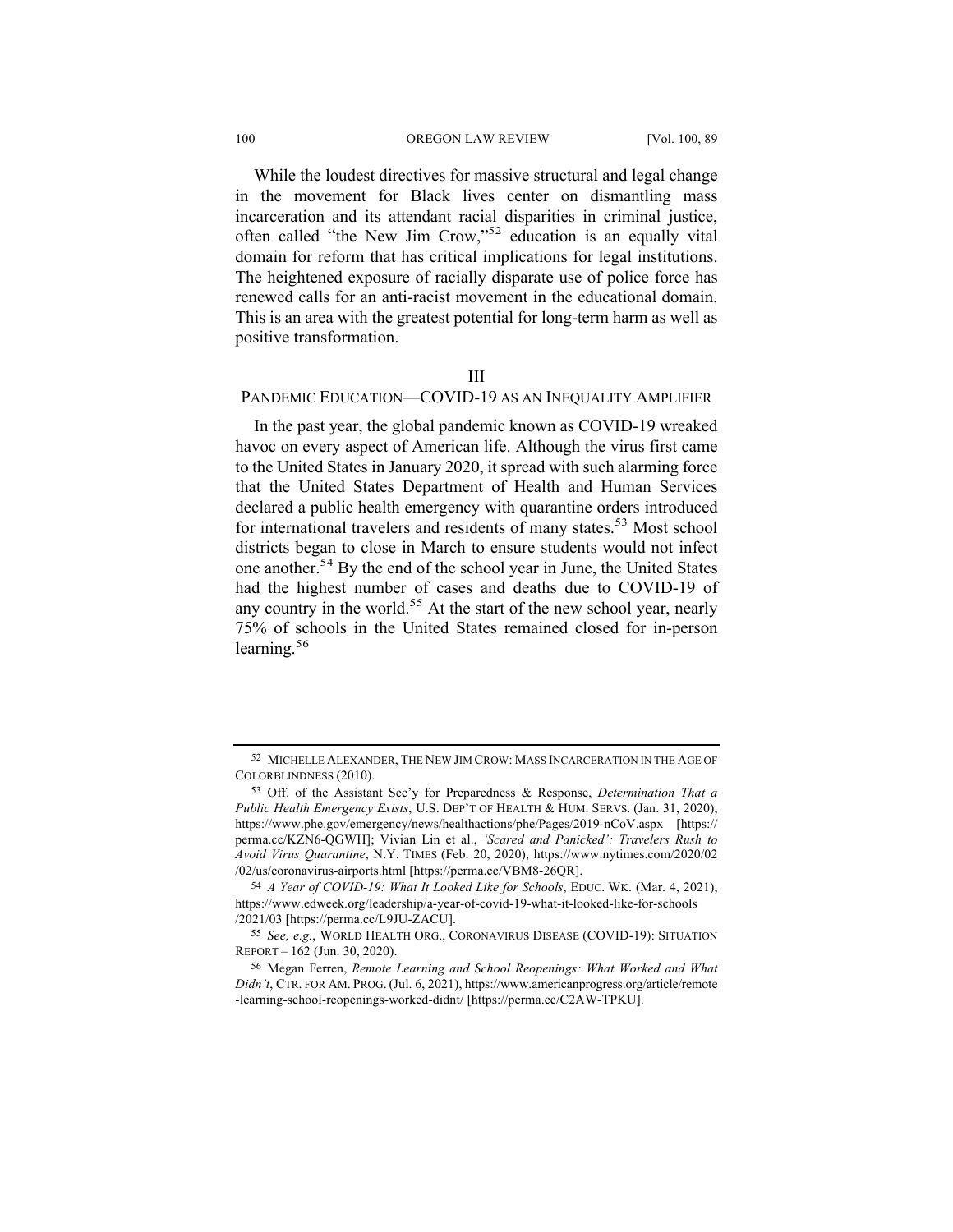#### *A. Who Does COVID Harm?*

In the United States, as the pandemic continues, the reality of the virus illuminates and exacerbates existing inequalities. In other words, this is not an "equal opportunity" virus. There are significant and alarming racial disparities with respect to which particular communities suffer from COVID-related illness and death. The devastating effects of this virus are particularly apparent among Black and Latinx communities. Rather than serving as a great "equalizer," the viral pandemic amplifies existing racial inequalities. Evidence reveals that confirmed COVID-19 cases and deaths have been disproportionately higher in communities with larger Black populations,<sup>57</sup> with Blacks affected at a rate three times higher than whites.<sup>58</sup> Early studies found that twice as many people of color under the age of sixty-five suffer COVID-related deaths compared to whites.<sup>59</sup> The contributing factors echo those discussed above that affect Black and Latinx communities, such as higher rates of poverty, higher incidences of overcrowding in neighborhoods, poor air quality, and lack of access to health care. $60$  For children in the United States, the racial disparities in COVID-related deaths are even more alarming. Although they compose only 41% of the United States population, the Centers for Disease Control reported that more than 75% of children killed by COVID-19 are Hispanic, Black, and American Indian/Alaskan Native.<sup>61</sup> Forty-five percent of the children killed by

60 According to the Centers for Disease Control:

[D]isparities in social determinants of health, such as crowded living conditions, food and housing insecurity, wealth and educational gaps, and racial discrimination, likely contribute to racial and ethnic disparities in COVID-19 . . . incidence and outcomes. . . . [H]igher rates of adverse outcomes among racial and ethnic minorities are likely related to challenges in seeking care for various reasons, including difficulty and delays in accessing health care services because of lack of insurance, child care, transportation, or paid sick leave, and social determinants of health that contribute to higher prevalence of medical conditions.

Danae Bixler et al., *SARS-CoV-2—Associated Deaths Among Persons Aged <21 Years— United States, February 12-July 31, 2020*, CTRS. FOR DISEASE CONTROL & PREVENTION (Sept. 15, 2020), https://www.cdc.gov/mmwr/volumes/69/wr/mm6937e4.htm?s\_cid= mm6937e4\_w [https://perma.cc/7UDF-7HKS].

<sup>61</sup> *Id.*

<sup>57</sup> *See generally* Ruqaiijah Yearby & Seema Mohapatra, *Law, Structural Racism, and the COVID-19 Pandemic*, 7 J.L. & Biosciences (2020).

<sup>58</sup> *Id.*

<sup>59</sup> Jonathan M. Wortham et al., *Characteristics of Persons Who Died with COVID-19 — United States, February 12–May 18, 2020*, CTRS. FOR DISEASE CONTROL (Jul. 17, 2020), https://www.cdc.gov/mmwr/volumes/69/wr/mm6928e1.htm?s\_cid=mm6928e1\_w [https:// perma.cc/UD4L-PHLC] (analyzing 52,000 deaths from mid-February to mid-April).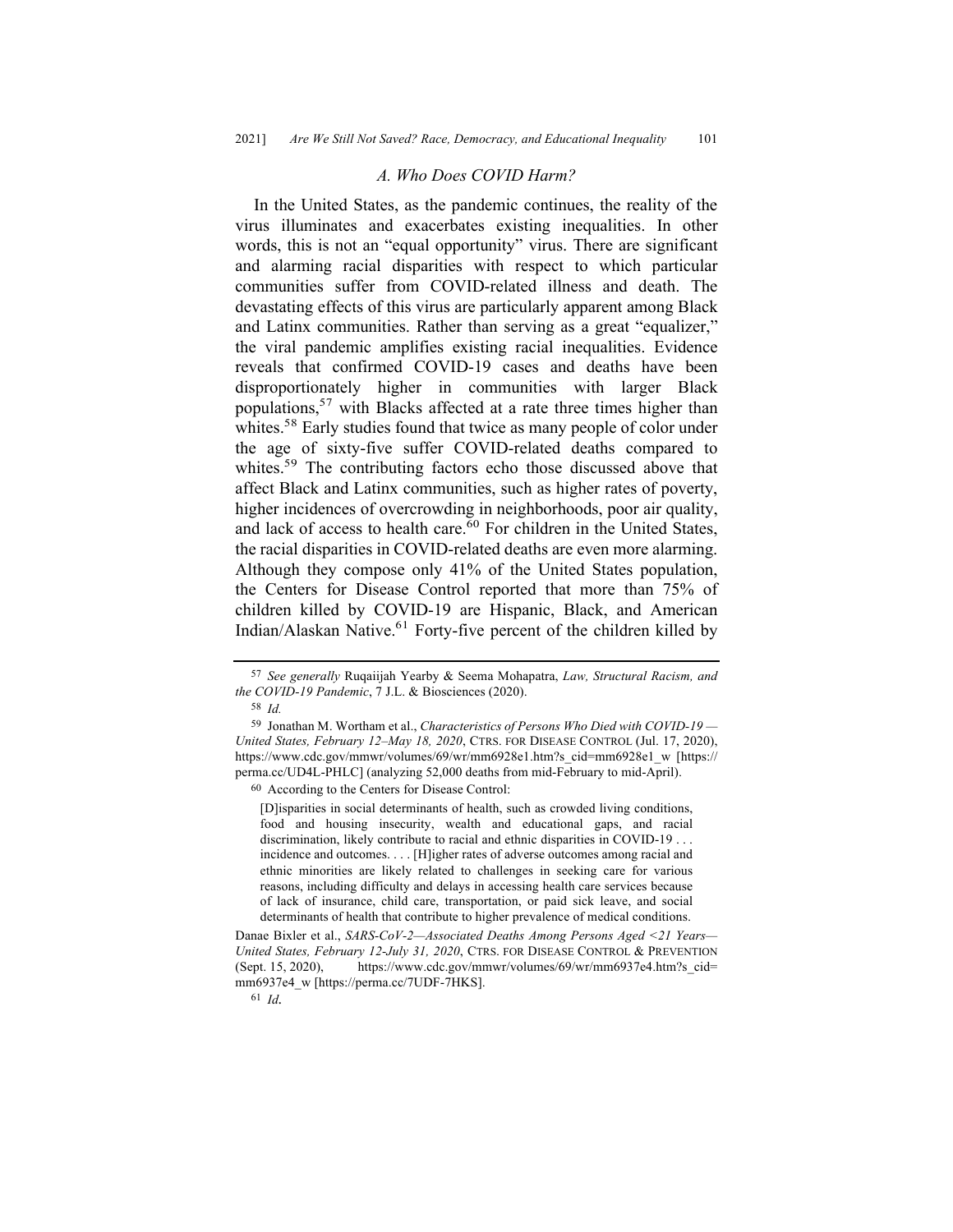COVID-19 were Hispanic, followed by 29% of Black children.<sup>62</sup> Again, the root causes of the racial disparity in child deaths from COVID-19 stem from those environmental factors linked to broader and deeply embedded ongoing racial disparities, now more commonly referred to as structural racism—food insecurity, housing insecurity, overcrowding in neighborhoods, differential access to health care due to issues such as childcare, lack of insurance, transportation, or lack of access to sick leave.<sup>63</sup>

In addition, the deleterious economic effects of the pandemic disproportionately harm Black and Latinx communities. In a recent analysis of United States responses to the pandemic, the Commonwealth Fund's 2020 International Health Policy COVID-19 Supplement Survey, more than half of Latinx and nearly half of Black respondents reported experiencing economic hardship due to the pandemic, compared to 21% of white respondents.<sup>64</sup> Black and Latinx people are also at higher risk of mental health concerns due to the pandemic.<sup>65</sup> Such evidence links directly back to policies and practices that have historically discriminated against communities of color, whose effects we continue to feel deeply today.

## *B. COVID*'*s Effects on the Education Landscape*

Although all students have suffered under the pandemic, there are some groups who have been especially vulnerable. These include the seven million children with disabilities,<sup>66</sup> five million children with immigrant parents,  $67$  and children of color.<sup>68</sup> As schools struggle to

68 Emma Dorn et al., *COVID-19 and Student Learning in the United States*, MCKINSEY & CO. (June 1, 2020), https://www.mckinsey.com/industries/public-and-social-sector/our

<sup>62</sup> *Id.*

<sup>63</sup> *Id.*

<sup>64</sup> YAPHET GETACHEW ET AL., BEYOND THE CASE COUNT: THE WIDE-RANGING DISPARITIES OF COVID-19 IN THE UNITED STATES (Sept. 10, 2020) (Economic hardships include "depletion of personal savings, followed by difficulty paying for necessities such as rent or food and borrowing money or taking out a loan to make ends meet.").

<sup>65</sup> *Id.*

<sup>66</sup> Carol Emig, *COVID-19's Forgotten Children*, CHILD TRENDS (Mar. 30, 2020), https://www.childtrends.org/blog/covid-19s-forgotten-children [https://perma.cc/V8QZ -5GNE]; *see generally* U.S. DEP'T OF EDUC., 41ST ANNUAL REPORT TO CONGRESS ON THE IMPLEMENTATION OF THE INDIVIDUALS WITH DISABILITIES EDUCATION ACT, 2019 (Feb. 2020), https://www2.ed.gov/about/reports/annual/osep/2019/parts-b-c/41st-arc-for -idea.pdf [https://perma.cc/EM5Y-FQT6].

<sup>67</sup> Randy Capps et al., *A Profile of U.S. Children with Unauthorized Immigrant Parents*, MIGRATION POL'Y INST. (Jan. 2016), https://www.migrationpolicy.org/research/profile-us -children-unauthorized-immigrant-parents [https://perma.cc/RS55-F9HW].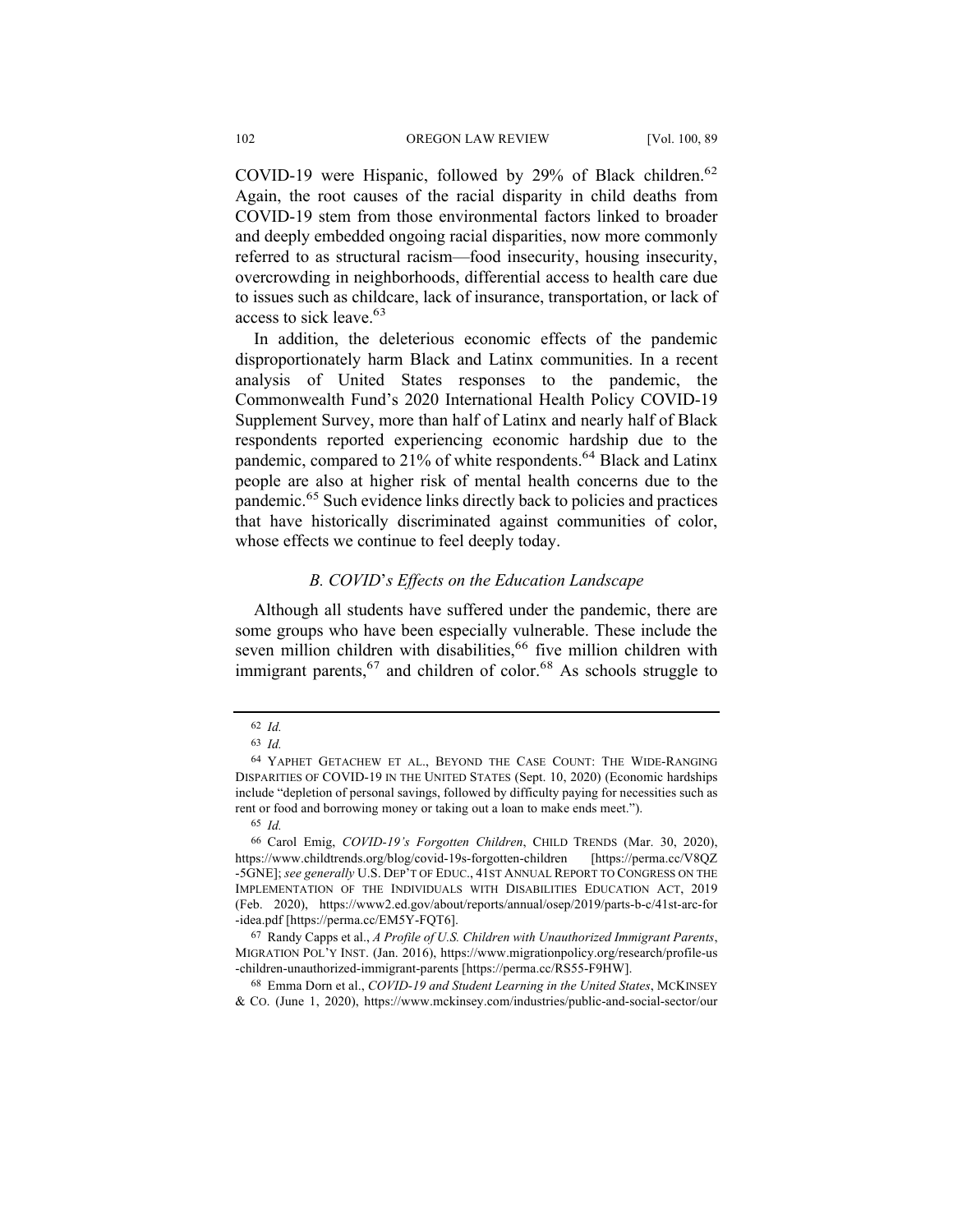educate students amidst the rising death toll in the United States, the impact of the COVID-19 virus sheds a harsh light on existing racial and economic inequalities. As most schools closed their doors and moved to remote learning models, the most economically vulnerable student populations have lacked clear access to education. Indeed, some students lacked any access to education in the early weeks of school closures, as nearly 50% of American schoolchildren live in states that did not require distance learning.<sup>69</sup> For those that mandated remote learning, many students were indeed left behind.<sup>70</sup> As the pandemic began, the landscape of online education in the United States disproportionately disadvantaged low-income, Black, and Latinx students, populations that often overlap.<sup>71</sup>

In Salinas, California, the Garcia sisters sat outside a local Taco Bell to gain internet access for school work, as they had no home access.<sup>72</sup> Low-income families are less likely to have access to the internet.<sup>73</sup> In the several months since the start of the pandemic, while efforts to expand internet access have lessened some disparities, according to the National Center for Education Statistics, more than four million households with students still lack consistent access to a computer and nearly four million lack internet access. <sup>74</sup> Some studies suggest that as many as twelve million students lack access to the internet at home, leaving them adrift in the sea of remote learning.<sup>75</sup> Known as the

<sup>-</sup>insights/covid-19-and-student-learning-in-the-united-states-the-hurt-could-last-a-lifetime [https://perma.cc/SB4W-MXYS]; Emig, *supra* note 66.

<sup>69</sup> *Coronavirus and Learning: What's Happening in Each State*, EDUC. WK. (July 24, 2020), https://www.edweek.org/policy-politics/coronavirus-and-learning-whats-happening -in-each-state/2020/04 [https://perma.cc/A9XL-U97L].

<sup>70</sup> Dorn et al., *supra* note 68.

<sup>71</sup> *See, e.g.*, U.S. GOV'T ACCOUNTABILITY OFF., *supra* note 24.

<sup>72</sup> *Viral Photo Shows 2 California Girls Studying Outside Taco Bell After Eviction*, ABC7NY (Sept. 4, 2020), https://abc7ny.com/girls-sit-outside-taco-bell-for-wifi-salinas -eviction-online-school/6407892/ [https://perma.cc/QV44-KPM4].

<sup>73</sup> In a survey of 1,500 families, parents making less than \$25,000 a year were ten times more likely than families making \$100,000 or more to say their children are doing "little or no remote learning." Anya Kamenetz, *Survey Shows Big Remote Learning Gaps for Low-Income and Special Needs Children*, National Public Radio (May 27, 2020, 12:03 PM), https://www.npr.org/sections/coronavirus-live-updates/2020/05/27/862705225/survey-shows -big-remote-learning-gaps-for-low-income-and-special-needs-children [https://perma.cc /98XL-SW7P].

<sup>74</sup> *4.4 Million Households With Children Don't Have Consistent Access to Computers For Online Learning During the Pandemic*, USAFACTS (Oct. 19, 2020, 8:41 AM), https:// usafacts.org/articles/internet-access-students-at-home/ [https://perma.cc/MEM5-SMS8].

<sup>75</sup> Lauren Camera, *Coronavirus School Closings Expose Digital Divide*, U.S. NEWS & WORLD REP. (Mar. 10, 2020, 5:02 PM), https://www.usnews.com/news/education-news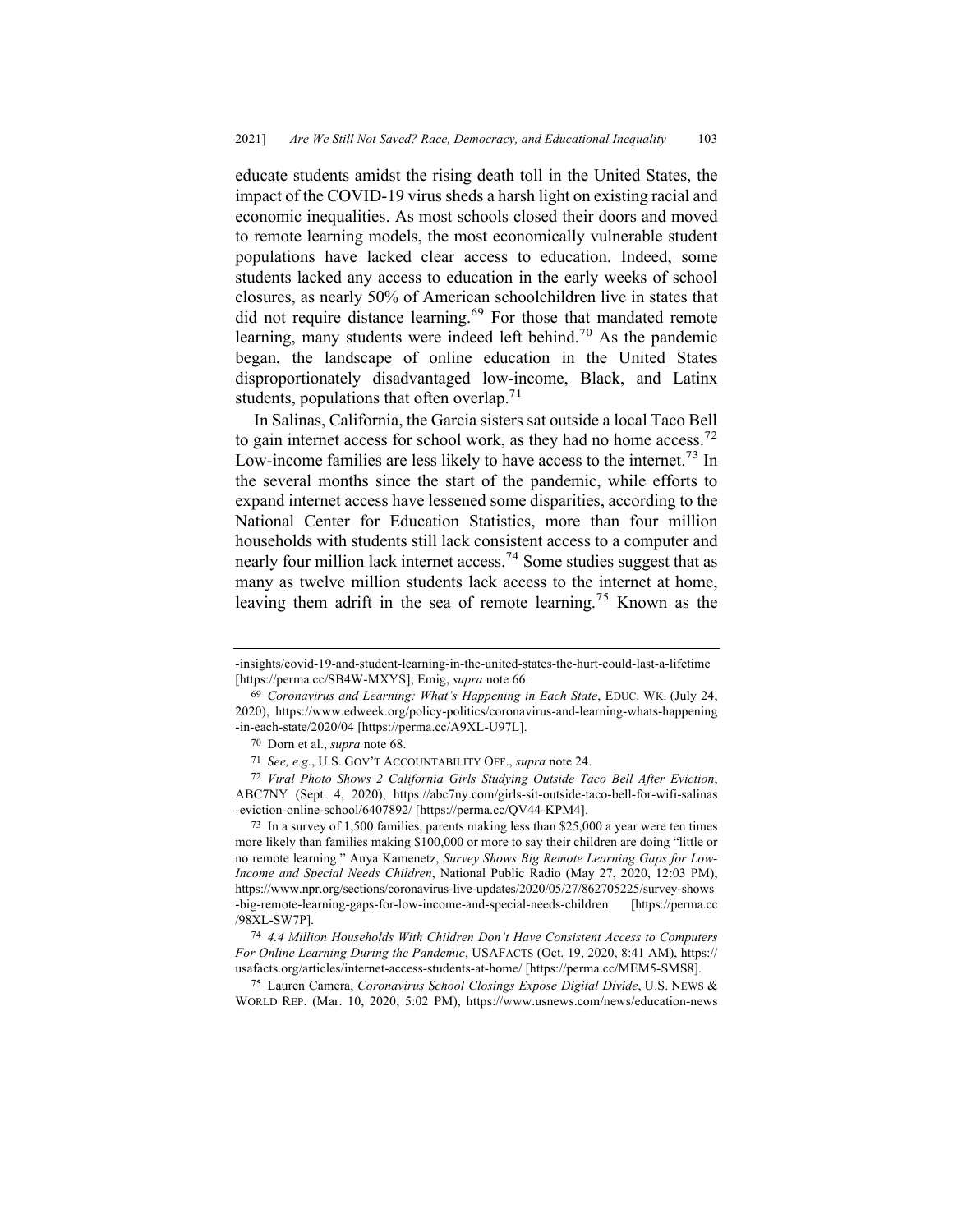"homework gap,"<sup>76</sup> approximately 17% of students in the United States lack access to computers at home.<sup>77</sup> In addition, a recent study found that 18% of students in the United States lack access to broadband internet at home.<sup>78</sup> This homework gap reflects larger educational barriers for Black and Latinx students and poor students, as they are more likely to be without home computers and home internet access than their white counterparts.79 Indeed, while income differences account for a portion of the racial divide in digital access, the divide remains even after accounting for income differences.<sup>80</sup> In addition, Black and Latinx schoolchildren are also disproportionately those children who may suffer other consequences due to school closures, such as food insecurity.<sup>81</sup> Prior to COVID-mandated school closures, schools provided approximately fifteen million breakfasts and thirty million lunches daily to students who qualified for free or reducedprice meals.<sup>82</sup> By late March 2020, students lost nearly 170 million meals each week.<sup>83</sup> By September 2020, an estimated 40% of Black

78 *Id.*

79 *Children's Internet Access at Home*, NAT'L CTR. FOR EDUC. STAT. (May 2020), https://nces.ed.gov/programs/coe/indicator\_cch.asp [https://perma.cc/J9UF-MPYF].

83 *Id.*

<sup>/</sup>articles/2020-03-10/coronavirus-school-closings-expose-digital-divide [https://perma.cc /LRE4-88Q5].

<sup>76</sup> Clare McLaughlin, *The Homework Gap: The 'Cruelest Part of the Digital Divide*,*'* NAT'L EDUC. ASS'N (Apr. 20, 2016), https://www.nea.org/advocating-for-change/new-from -nea/homework-gap-cruelest-part-digital-divide [https://perma.cc/7RDF-36S8].

<sup>77</sup> Michael Melia et al., *AP: 3 Million U.S. Students Don't Have Home Internet*, AP NEWS (June 10, 2019), https://apnews.com/article/smartphones-us-news-ap-top-news -hartford-ms-state-wire-7f263b8f7d3a43d6be014f860d5e4132 [https://perma.cc/5PZD -TZQF].

<sup>80</sup> S. DEREK TURNER, DIGITAL DENIED: THE IMPACT OF SYSTEMIC RACIAL DISCRIMINATION IN HOME-INTERNET ADOPTION 3 (2016). Further, the study of racial divide in internet access finds "systemic racial discrimination impacts home-internet adoption in communities of color, because such systemic discrimination impacts income inequality and causes other disparities. Structural discrimination exacerbates market failures in the broadband market, adding additional barriers to internet adoption in communities of color." *Id.* at 2.

<sup>81</sup> *See* Lauren Bauer, *About 14 Million Children in the US Are Not Getting Enough to Eat*, BROOKINGS (July 9, 2020), https://www.brookings.edu/blog/up-front/2020/07/09/about -14-million-children-in-the-us-are-not-getting-enough-to-eat/ [https://perma.cc/YZ4N-284Q] (noting that two nationally representative surveys show higher instances of food insecurity in 2020 than at any point in recent history, with significant issues among households with children).

<sup>82</sup> *See* Eliza W. Kinsey et al., *School Closures During COVID-19: Opportunities for Innovation in Meal Service*, 110 AM. J. PUB. HEALTH 1635 (Nov. 2020), https://www.ncbi .nlm.nih.gov/pmc/articles/PMC7542295/ [https://perma.cc/HE5A-EJH8].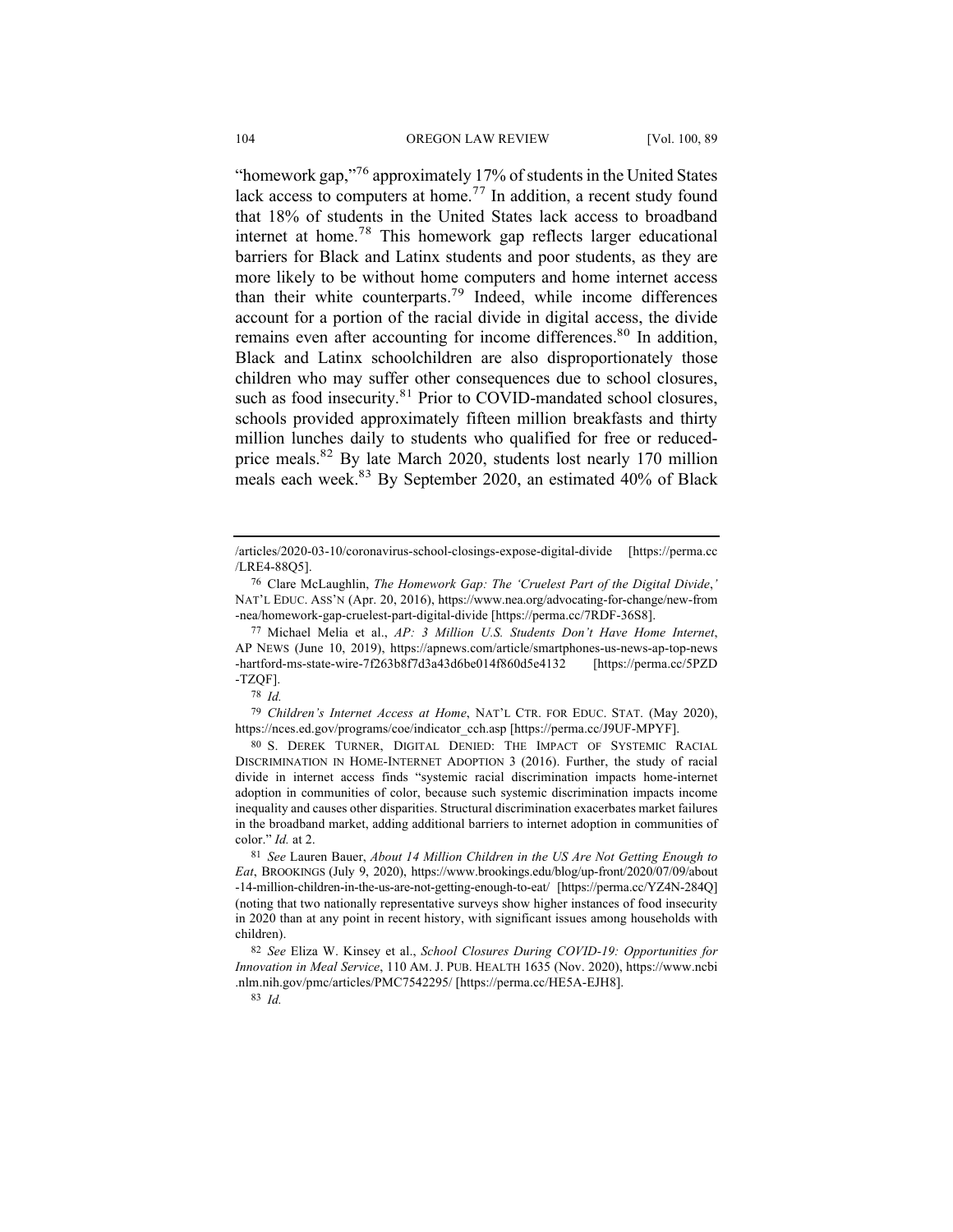and Latinx children lived in houses experiencing food insecurity.<sup>84</sup> In addition, research shows that children in the highest-poverty school districts were also those most likely to start the year in remote school.<sup>85</sup>

The transition to remote learning due to the COVID-19 pandemic will have lifelong effects for all students, especially for those Black and Latinx students most affected.<sup>86</sup> In addition to the higher COVID-19 cases and deaths among Black and Latinx communities, Black and Latinx children are more likely to suffer greater learning losses and higher school dropout rates as months of remote learning continue.<sup>87</sup> Together with the economic recession the pandemic brought on, any state budgetary cuts to elementary and secondary education are more likely to affect schools with higher Black and Latinx populations.<sup>88</sup> Early studies suggest significant long-term economic devastation may result from these educational hardships at both individual and societal levels.89 A McKinsey study estimates a combined loss of \$110 billion in future annual earnings for students in K-12 schools; Black and Latinx students, however, are estimated to suffer significantly higher earnings losses than white students.<sup>90</sup> Over a forty-year working period, the estimated individual earnings losses for Black students is

<sup>84</sup> POONAM GUPTA ET AL., FORTY PERCENT OF BLACK AND HISPANIC PARENTS OF SCHOOL-AGE CHILDREN ARE FOOD INSECURE 4 (2020), https://www.urban.org/sites /default/files/publication/103335/forty\_percent\_of\_black\_and\_hispanic\_parents\_of\_school \_age\_children\_are\_food\_insecure.pdf [https://perma.cc/HP58-B3RU].

<sup>85</sup> BETHENY GROSS ET AL., GETTING BACK TO SCHOOL: AN UPDATE ON PLANS FROM ACROSS THE COUNTRY 4 (2020), https://www.crpe.org/sites/default/files/getting\_back\_to school\_brief.pdf [https://perma.cc/AWS4-HH3H]; *see also* TITILAYO TINUBU ALI ET AL., LOOKING BACK, LOOKING FORWARD: WHAT IT WILL TAKE TO PERMANENTLY CLOSE THE K-12 DIGITAL DIVIDE (2021), https://www.southerneducation.org/wp-content/uploads /2021/01/Looking-Back-Looking-Forward-Report-01272021.pdf [https://perma.cc/6VTF -AW5K]; Erin Richards et al., *A Year into the Pandemic, Thousands of Students Still Can't Get Reliable WiFi for School. The Digital Divide Remains Worse Than Ever.*, USA TODAY (Feb. 4, 2021, 2:35 PM), https://www.usatoday.com/story/news/education/2021/02 /04/covid-online-school-broadband-internet-laptops/3930744001/ [https://perma.cc/2BB4 -4GFS].

<sup>86</sup> *See, e.g.*, Nathan Storey & Robert E. Slavin, *The US Educational Response to the COVID-19 Pandemic*, 5 BEST EVID. CHIN. EDU. 617 (2020).

<sup>87</sup> Dorn et al., *supra* note 68.

<sup>88</sup> *See, e.g.*, Kenneth Shores & Matthew P. Steinberg, *Schooling During the Great Recession: Patterns of School Spending and Student Achievement Using Population Data*, AERA OPEN, July–Sept. 2019, at 1, 16 (noting that during the 2008 recession, counties that had the highest employment losses also had school districts that disproportionately served low-income and black populations, and in these districts, annual academic gains dropped twenty-five percent from prerecession levels).

<sup>89</sup> Dorn et al., *supra* note 68.

<sup>90</sup> *Id.*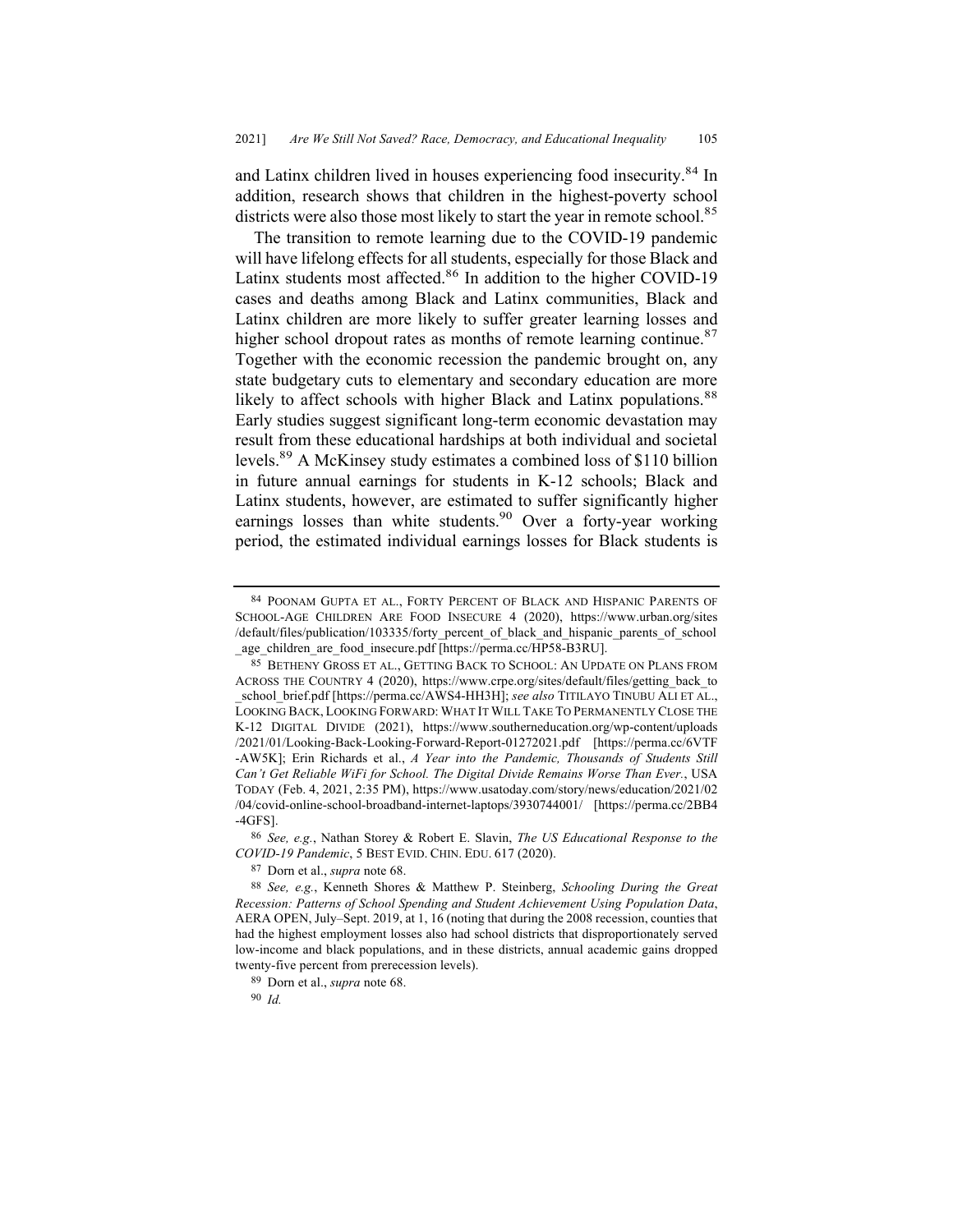\$2,186 per year, for Latinx students \$1,809, and white students  $$1,348<sup>91</sup>$  For the nation, the consequences of the recent educational hardships may be greater, with an estimated future GDP loss of \$173 billion to \$271 billion per year.<sup>92</sup> As noted above, greater educational attainment translates into a host of positive outcomes for society, including reduced crime and incarceration, increased civic and political participation, and better health.<sup>93</sup>

The coronavirus pandemic lays bare and amplifies the inequalities that existed in the education landscape long before the cataclysmic health crisis. Indeed, both the coronavirus and the national protests over race and policing make it much more difficult to ignore these intractable educational inequities. And ultimately, this is a good thing.

#### IV

## SAVING OUR STUDENTS, SAVING OUR DEMOCRACY

How do we save a nation where structural racism remains such a perniciously destructive force in systems of education and affects those who suffer most from a deadly virus? How do we find avenues to strengthen our fragile republic? While the landscape is admittedly bleak, the domain of education also provides the greatest opportunity for transformative change.

In the midst of the devastation of the pandemic, I remain heartened by a number of countervailing factors. Despite the grim realities of these existing educational injustices, the COVID-19 pandemic has shed a new light on this broken education system that provides an exceptional chance for reimagining education. The pandemic converges with a growing societal awareness of and movement to address intractable racial inequality, as the recent mass protests against racism around the globe have evidenced. In addition, our country has experienced a considerable, widespread movement to examine the ways in which our systems of education and common culture have failed to wrestle with the American contradiction.<sup>94</sup> As our leaders, our

<sup>91</sup> *Id.*

<sup>&</sup>lt;sup>92</sup> *Id.* Note that similar projected studies have been used to detail the loss of earnings for those students whose education was disrupted by World War II.

<sup>93</sup> For a discussion of the benefits of greater educational attainment, *see* Lia Epperson, *The Promise and Pitfalls of Empiricism in Educational Equality Jurisprudence*, 48 WAKE FOREST L. REV. 489 (2013).

<sup>94</sup> In 2017, Southern Poverty Law Center found that most popular textbooks do not comprehensively cover history of enslavement and white supremacy in American history. KATE SCHUSTER, S. POVERTY L. CTR., TEACHING HARD HISTORY: AMERICAN SLAVERY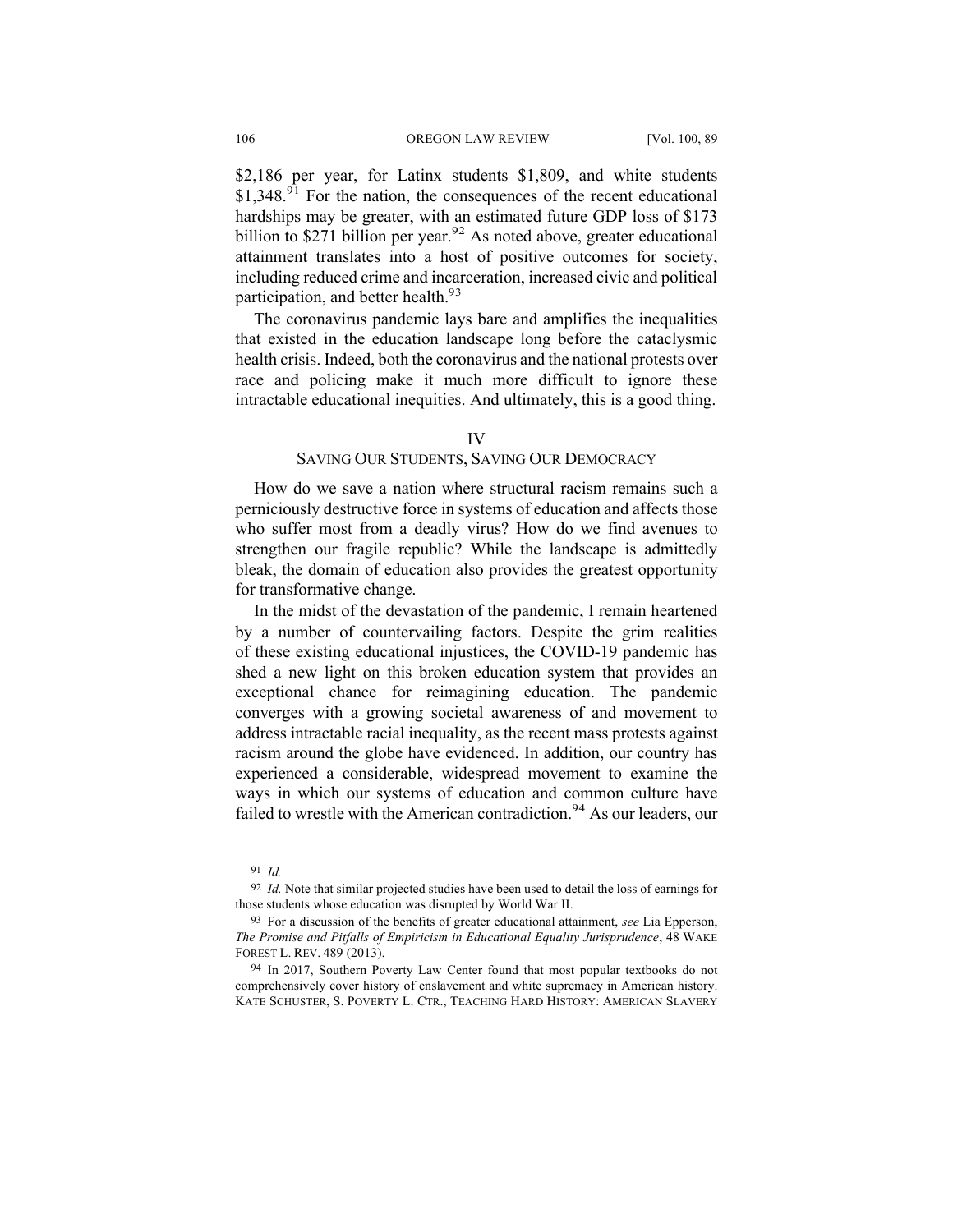teachers, our policymakers, and perhaps even our jurists begin to learn more about the ways in which our education systems have failed to speak the truth of our complicated racial history, their knowledge can inform better policies to unify all those affected. Education is the antidote to the long-term effects of the American contradiction and affects all other aspects of societal opportunities, including health outcomes, employment opportunities, and even levers of criminal justice.

Truthfully, this is not an easy task. We are at a unique time when the constitutional contradiction is blatantly exposed. The devastation in American education is a direct result of our American contradiction and our failure to grapple with the most difficult parts of American history that continue to affect our republic and our democratic institutions. But the coronavirus pandemic and the racial protests of the summer of 2020 provide a measure of tentative hope *precisely because* they make the American contradiction so difficult to ignore. By laying bare existing inequities, the pandemic and protests force more of us to see the overall harms to the body politic and to our institutions of learning. When McKinsey forecasts a GDP loss of \$271 billion due to pandemic education, we are all affected. The cataclysmic events force the following question: how do we take this moment to strengthen our democracy, our republic, and our future?

The path forward does not require unanimity. But it does require enough of us to see this harm and damage. I am hopeful for two reasons. First, as Derrick Bell said, this moment of racial reckoning exposes the myth of equality at the founding of our Constitution.<sup>95</sup> Yet, as we tell the truth about the pernicious and structural effects of racial inequality and its attendant evils in education, an opportunity arises for healing and salvation. As the visionary writer and activist James Baldwin said, "American history is longer, larger, more various, more beautiful, and more terrible than anything anyone has ever said about it."<sup>96</sup> Here, we are unmasking the myth of historic equality, in "terrible" and brutal ways.<sup>97</sup> We have laid bare the pernicious racial inequality behind the murder of George Floyd. We are acknowledging where democracy has failed. In doing so, we have a unique opportunity to educate the body

<sup>(</sup>Maureen Costello ed., 2018), https://www.splcenter.org/sites/default/files/tt\_hard\_history \_american\_slavery.pdf [https://perma.cc/27W8-5GCV].

<sup>95</sup> Bell, *supra* note 1, at 7.

<sup>96</sup> James Baldwin, *A Talk to Teachers*, SATURDAY REV., Dec. 21, 1963, *reprinted in* JAMES BALDWIN: COLLECTED ESSAYS 678, 685–86 (1998).

<sup>97</sup> *Id.*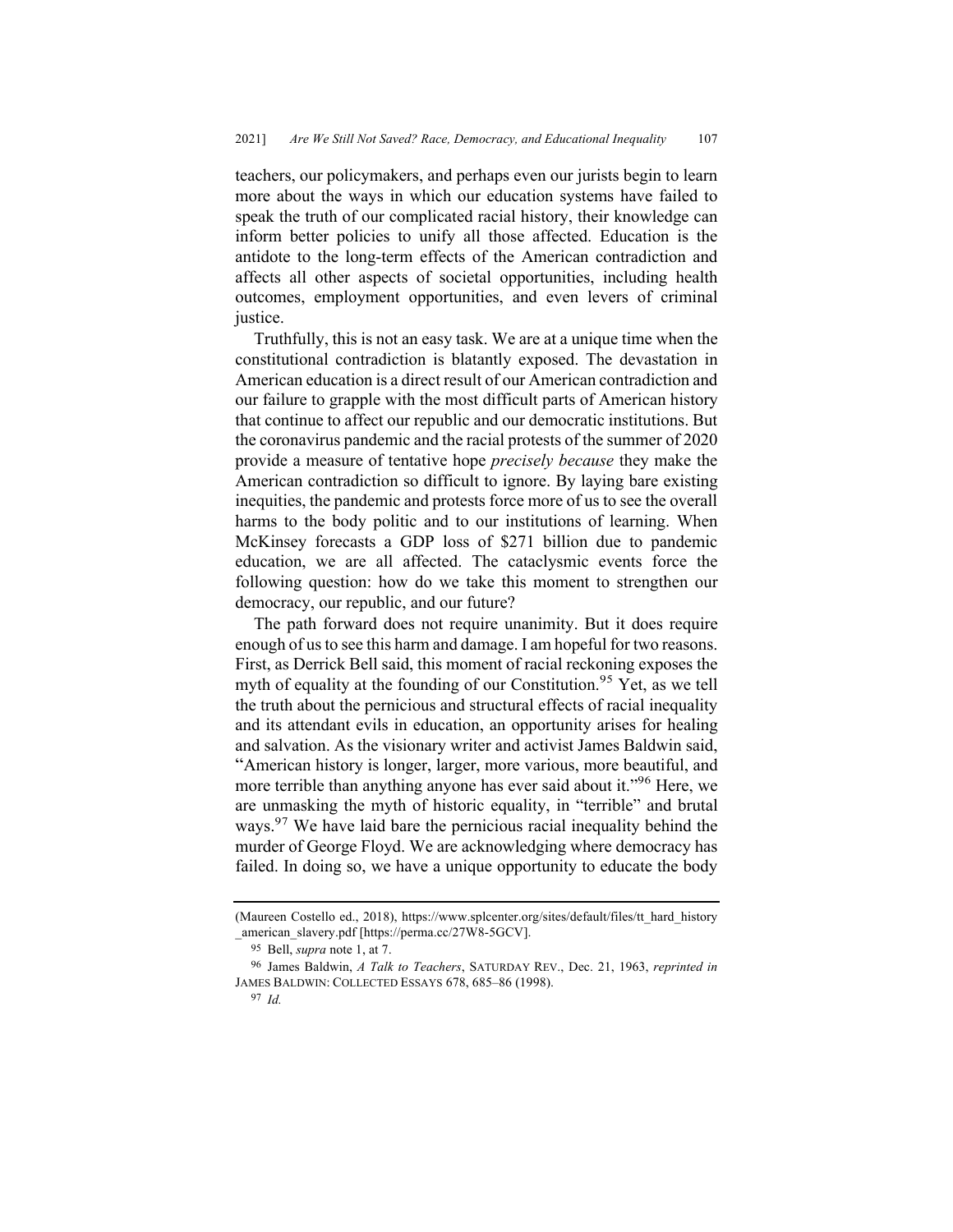politic in ways to correct it, with eyes open and information that helps us identify what we see. This past year, we witnessed the growth of a global movement for Black lives. Countless people peacefully mobilized for change and for justice, resulting in a groundswell of interest in the Movement for Black Lives and in anti-racist education. Education—particularly understanding our shared history in the United States—plays a significant part in dismantling the structures of inequality and fostering opportunities for all children. By courageously facing the brutal aspects of American history, we help to ensure that we do not repeat them. We strengthen our institutions of learning and the opportunities for all children by collectively acknowledging historic inequities and their persistent hold on the present. Doing this can create a future with wider possibility.

Second, the coronavirus pandemic casts a spotlight on the ways education is deeply failing the nation's most vulnerable children, which in turn affects all our children. This moment provides an opportunity to fully reimagine education. Armed with such information, local, state, and national policies can address persistent issues.

We have a unique opportunity to reimagine a more equitable public school system that addresses the needs of these most vulnerable student populations (not only students of color but also poor students, students with special needs, and students who are immigrants or children of immigrants). In naming the injustices of racial inequity and the devastation the global health pandemic has caused, exceptional possibilities exist at federal, state, and local levels to transform educational structures in ways that foster holistic learning and increase life opportunities for all children. While the United States Constitution does not include a positive right to education (nor has the United States Supreme Court recognized it as a fundamental right), we are at a unique moment in which opportunities for federal legislative and executive structural reforms in education may elicit long-term positive change. In previous work, I have discussed the long history of federal legislative and executive involvement in education and the capacity for our political branches to maximize the successes of local innovations.<sup>98</sup> With the unshakable spotlight on the need for answers to widening educational disparities, the time may be ripe for greater attention to a

<sup>98</sup> *See, e.g.*, Lia Epperson, *Legislating Inclusion*, 6 HARV. L. & POL'Y REV. 91 (2012); Lia Epperson, *Equality Dissonance: Jurisprudential Limitations and Legislative Opportunities*, 7 STAN. J. C.R. & C.L. 213 (2011); Lia Epperson, *Undercover Power: Examining the Role of the Executive Branch in Determining the Meaning and Scope of School Integration Jurisprudence*, 10 BERKELEY J. AFR.-AM. L. & POL'Y 146 (2008).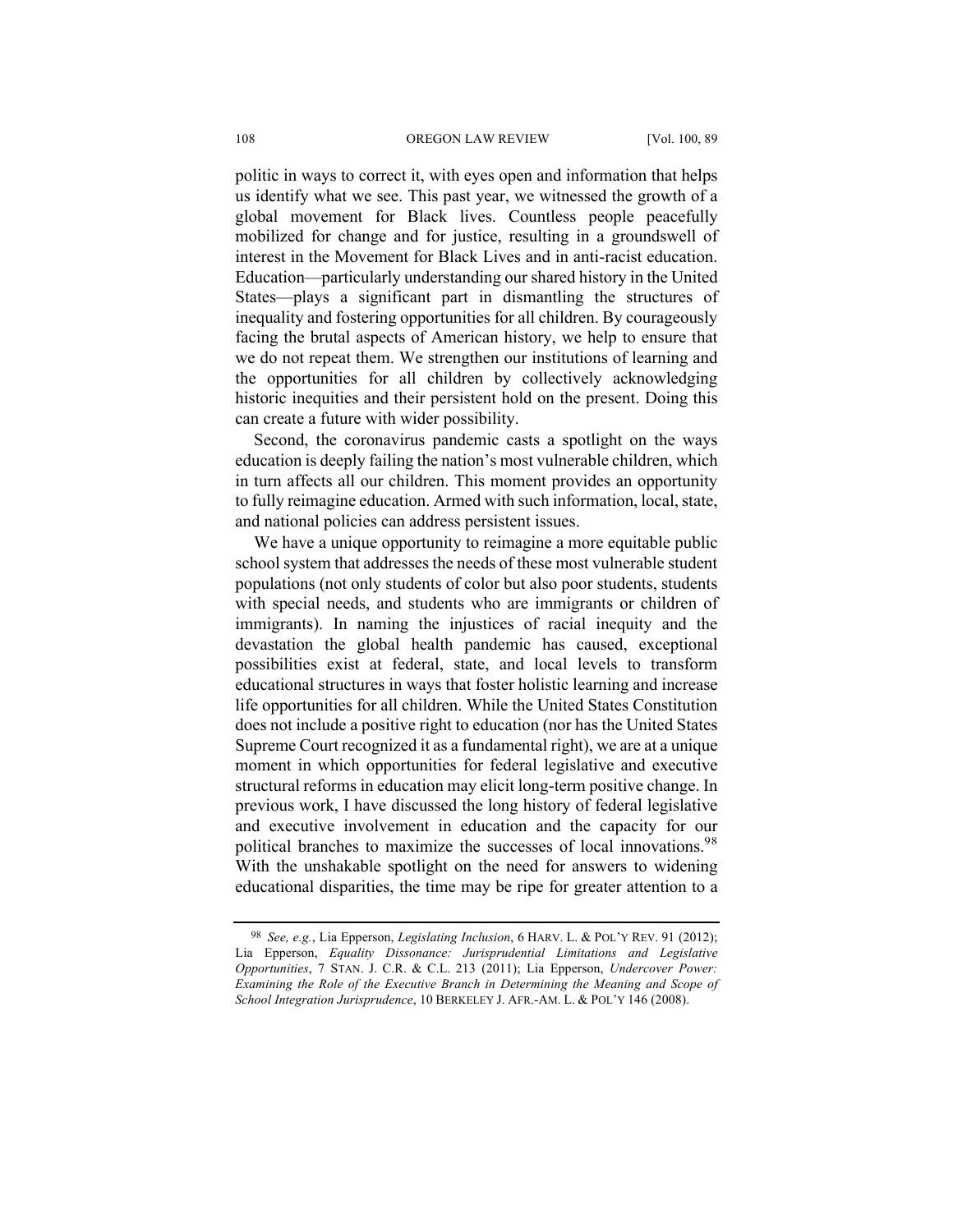form of *cooperative federalism* in which federal and state governments can collaboratively address the persistent disparities. We have longstanding legislation such as the Elementary and Secondary Education Act (reauthorized as NCLB and now  $ESSA)^{99}$  that may provide accessible ways to ensure more national attention to minimal standards of education, coupled with existing federal legislation focusing on the needs of particularly vulnerable populations, such as students with special needs and English-language learners. In addition, our executive branch has broad capacity for and experience in interpreting and enforcing equality through provisions of the Civil Rights Act, the Equal Educational Opportunities Act, and the Individuals with Disabilities Education Act.

Broadly speaking, governmental policy, funding mechanisms, and public-private partnerships<sup>100</sup> can amplify and replicate the successful strides implemented in some local and state educational systems today. Illustrative examples are below:

- the Arizona governor's proposal to invest in summer learning, longer school days, and tutoring to help students recover lost learning due to COVID<sup>101</sup>
- local initiatives in cities across the United States as well as proposed national legislation that examine best practices to address the school-to-prison pipeline by prioritizing funding for holistic mental health supports for students rather than just increasing law enforcement in schools
- the federal Counseling Not Criminalization in Schools Act,<sup>102</sup> which would establish a \$2.5 billion grant program to replace law enforcement in schools with mental health services to prevent tragic experiences like that of Kaia  $Rolle$  in Orlando<sup>103</sup>

<sup>99</sup> 20 U.S.C. § 6301.

<sup>100</sup> *Public-Private Partnerships Provide Internet Connection for Students*, AM. FED'N OF TCHRS. (Apr. 28, 2020), https://www.aft.org/news/public-private-partnerships-provide -internet-connection-students [https://perma.cc/AKN8-4GSD].

<sup>101</sup> *Education in the 2021 State of the State Addresses*, FUTUREED (Mar. 10, 2021), https://www.future-ed.org/education-in-the-2021-state-of-the-state-addresses/ [https://perma .cc/BMW9-RSY2].

<sup>102</sup> Counseling Not Criminalization in Schools Act, H.R. 7848, 116th Cong. (2020).

<sup>103</sup> *See also* Ending Punitive, Unfair, School-Based Harm that is Overt and Unresponsive to Trauma Act of 2019, H.R. 5325, 116th Cong. (2019) (aiming to strengthen data collection on exclusionary discipline practices in schools, eliminate discriminatory use of such policies, and prevent criminalization and pushout of students as a result of educational barriers including failure to recognize and support mental health needs of students).